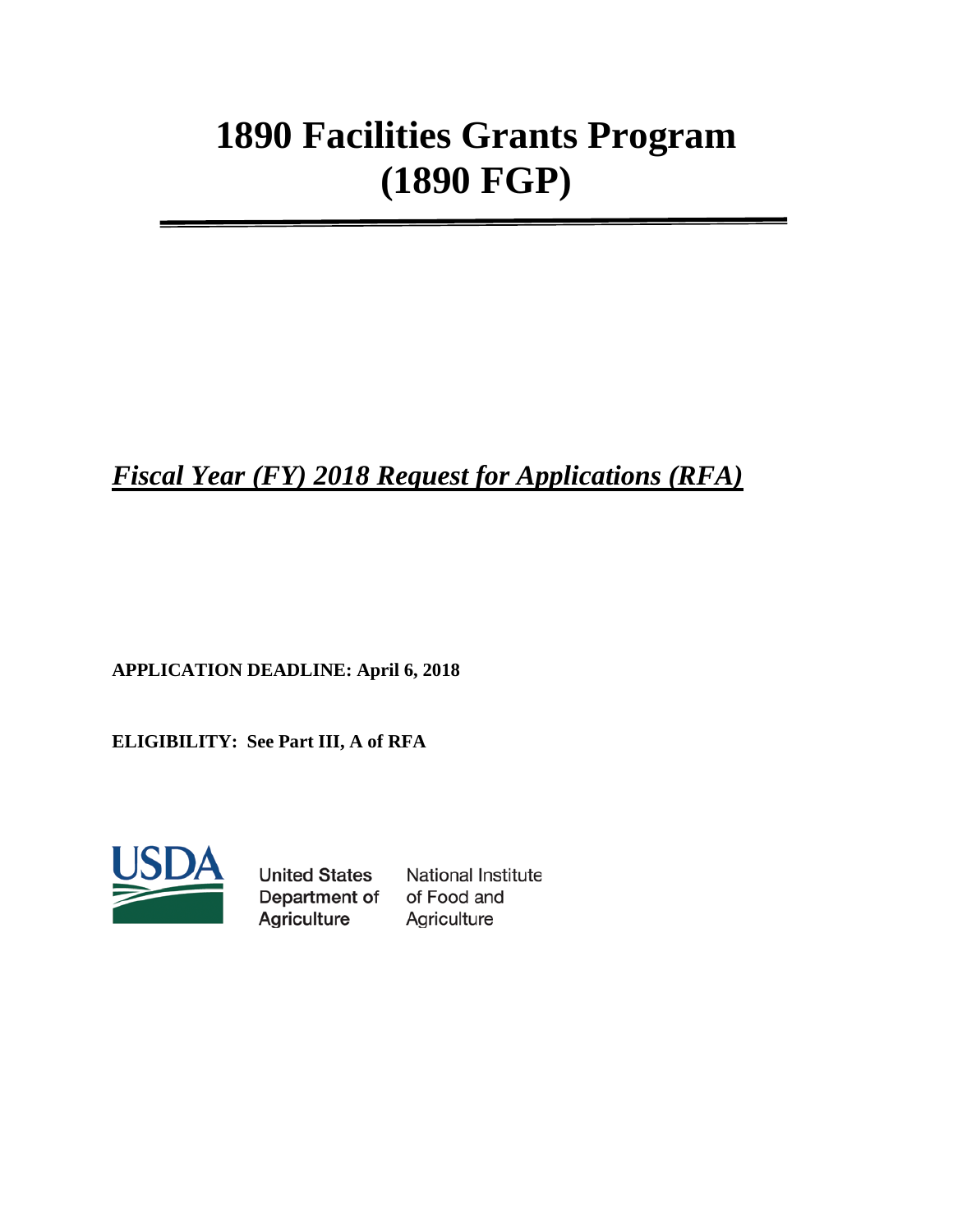# **NATIONAL INSTITUTE OF FOOD AND AGRICULTURE; U.S. DEPARTMENT OF AGRICULTURE**

# **1890 FACILITIES GRANTS PROGRAM (1890 FGP)**

# **INITIAL ANNOUNCEMENT**

**CATALOG OF FEDERAL DOMESTIC ASSISTANCE:** This program is listed in the Catalog of Federal Domestic Assistance under **10.500**.

**DATES:** Applications must be received by **5 p.m. Eastern Time** on **April 6, 2018**. Applications received after this deadline will normally not be considered for funding (see Part IV, C of this RFA). Comments regarding this request for applications (RFA) are requested within six (6) months from the issuance of this notice. Comments received after that date will be considered to the extent practicable.

**STAKEHOLDER INPUT:** We at the National Institute of Food and Agriculture (NIFA) seek your comments about this RFA. We will consider your comments when we develop the next RFA for the program, if applicable, and we'll use them to meet the requirements of section 103(c)(2) of the Agricultural Research, Extension, and Education Reform Act of 1998 (7 U.S.C. 7613(c)(2)). Submit your written stakeholder comments by the deadline set forth in the DATES portion of this notice via email to [Policy@nifa.usda.gov.](mailto:Policy@nifa.usda.gov) (This email address is only for receiving comments regarding this RFA and *not* for requesting information or forms.) In your comments, please state that you are responding to the 1890 Facilities Grants Program (1890 FGP) RFA.

**EXECUTIVE SUMMARY:** NIFA requests the submission of a **new Five-Year Plan of Work for the 1890 FGP for fiscal years (FYs) 2018 through 2022** for the acquisition and improvement of agricultural and food sciences facilities and equipment, including libraries, so that the 1890 land-grant institutions, including Tuskegee University may participate fully in the development of human capital in the food, agricultural, natural resource and human (FANH) sciences. NIFA anticipates the amount available for support of this program in FY 2018 will be approximately **\$19 million**. This RFA is being released prior to the passage of an Appropriations Act for FY 2018. Enactment of additional Continuing Resolutions or an Appropriations Act may affect the availability or level of funding for this program.

This notice identifies the objectives for 1890 FGP projects, deadline dates, funding information, eligibility criteria for projects and applicants, and application forms and associated instructions needed to apply for an 1890 FGP grant.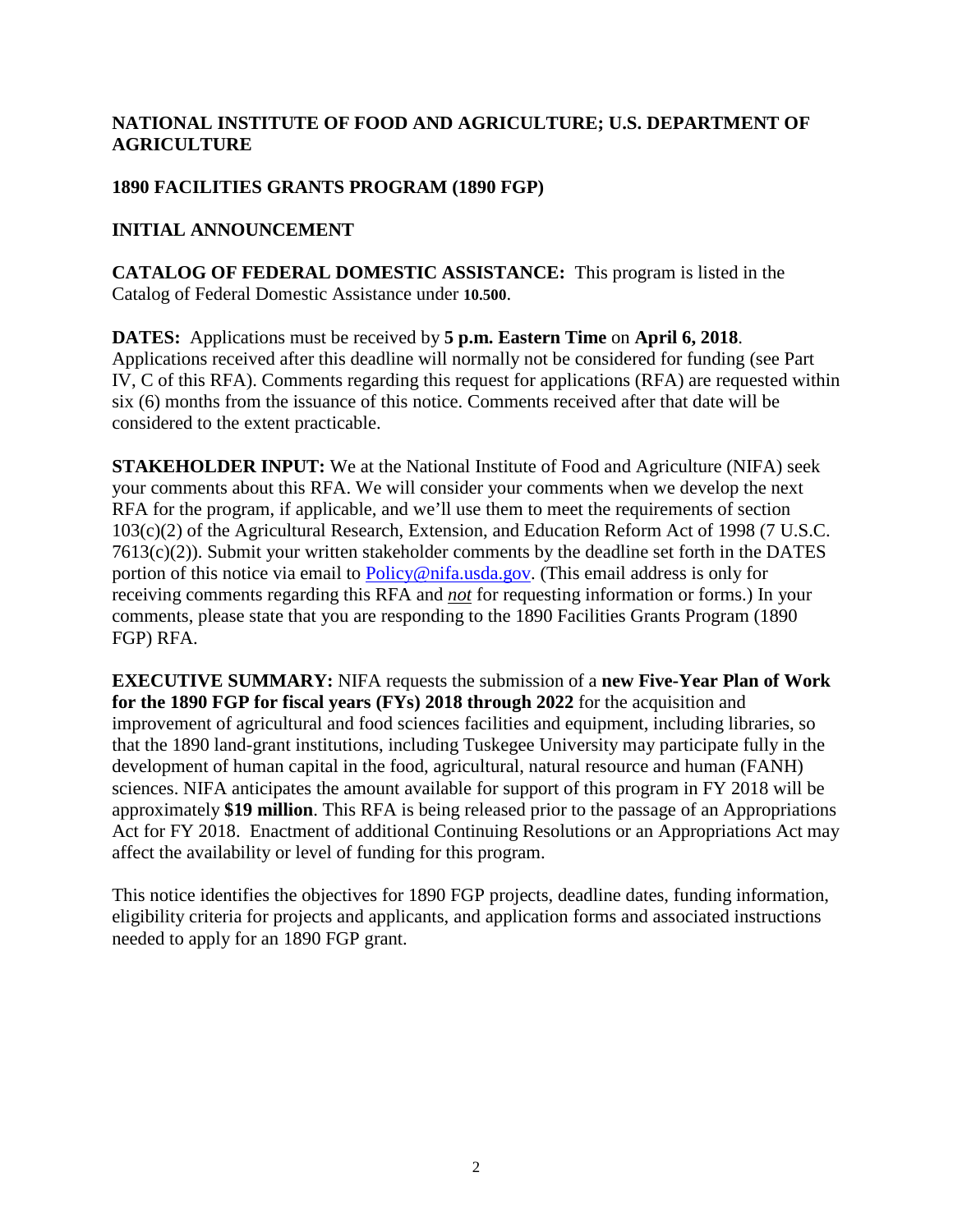# **Table of Contents**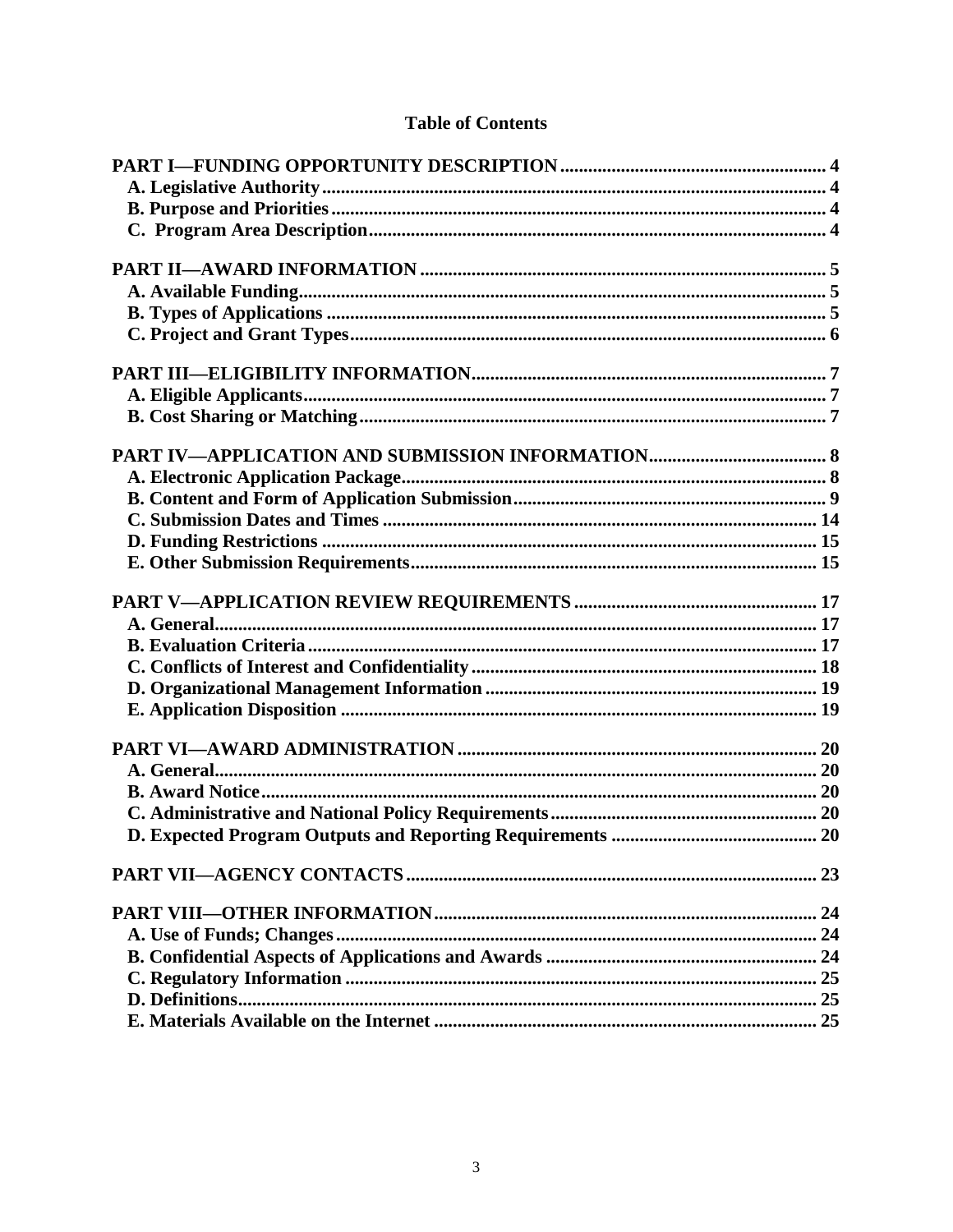# <span id="page-3-0"></span>**PART I—FUNDING OPPORTUNITY DESCRIPTION**

# <span id="page-3-1"></span>**A. Legislative Authority**

Pursuant to the authority contained in Section 1447 of the National Agricultural Research, Extension, and Teaching Policy Act of 1977 (NARETPA) [7 U.S.C. 3222b], and reauthorized by Section 7123 of the Food, Conservation, and Energy Act of 2008 (FCEA) (Pub. L. 110-246) grants will be awarded under the Facilities Grants Program to the 1890 land-grant institutions, including Tuskegee University, West Virginia State University, and Central State University (per Section 7129 of Pub. L. 113-79).

#### <span id="page-3-2"></span>**B. Purpose and Priorities**

The 1890 FGP Program directly aligns with:

- [2014-2018 USDA Strategic Plan](https://www.ocfo.usda.gov/usdasp/sp2014/usda-strategic-plan-fy-2014-2018.pdf) Goal 1;
- [USDA Research, Economics and Education Action Plan,](https://www.ree.usda.gov/sites/www.ree.usda.gov/files/2017-08/2016USDA_%20REEProgressReportR2.pdf) specifically Goal 6;
- [2014-2018 NIFA Strategic Plan,](https://nifa.usda.gov/sites/default/files/resource/NIFA%20Strategic%20Plan%20FY2014-FY2018.pdf) specifically Strategic Goal 1 Sub-goal 1.7

#### <span id="page-3-3"></span>**C. Program Area Description**

Facilities awards will be made for the acquisition and improvement of FANH science facilities and equipment, including libraries, so that the 1890 land-grant institutions, may participate fully in the research, extension and education enterprises of the higher education system.

#### **Key Information:**

**Program Code –** LS **Program Code Name –** Section 1447 Facilities Grants **Code of Federal Domestic Assistance -** 10.500 **Requested Project Types** – Facilities Projects **Application Deadline - Friday**, **April 6, 2018**

| <b>Grant Duration</b>                     | Five $(5)$ years             |
|-------------------------------------------|------------------------------|
| <b>Award Amount</b>                       | Formula – use $2017$ amounts |
| Number of Applications per<br>Institution | One $(1)$                    |
| Award Limit per Institution               | One $(1)$                    |

#### **A Letter of Intent not required for this program.**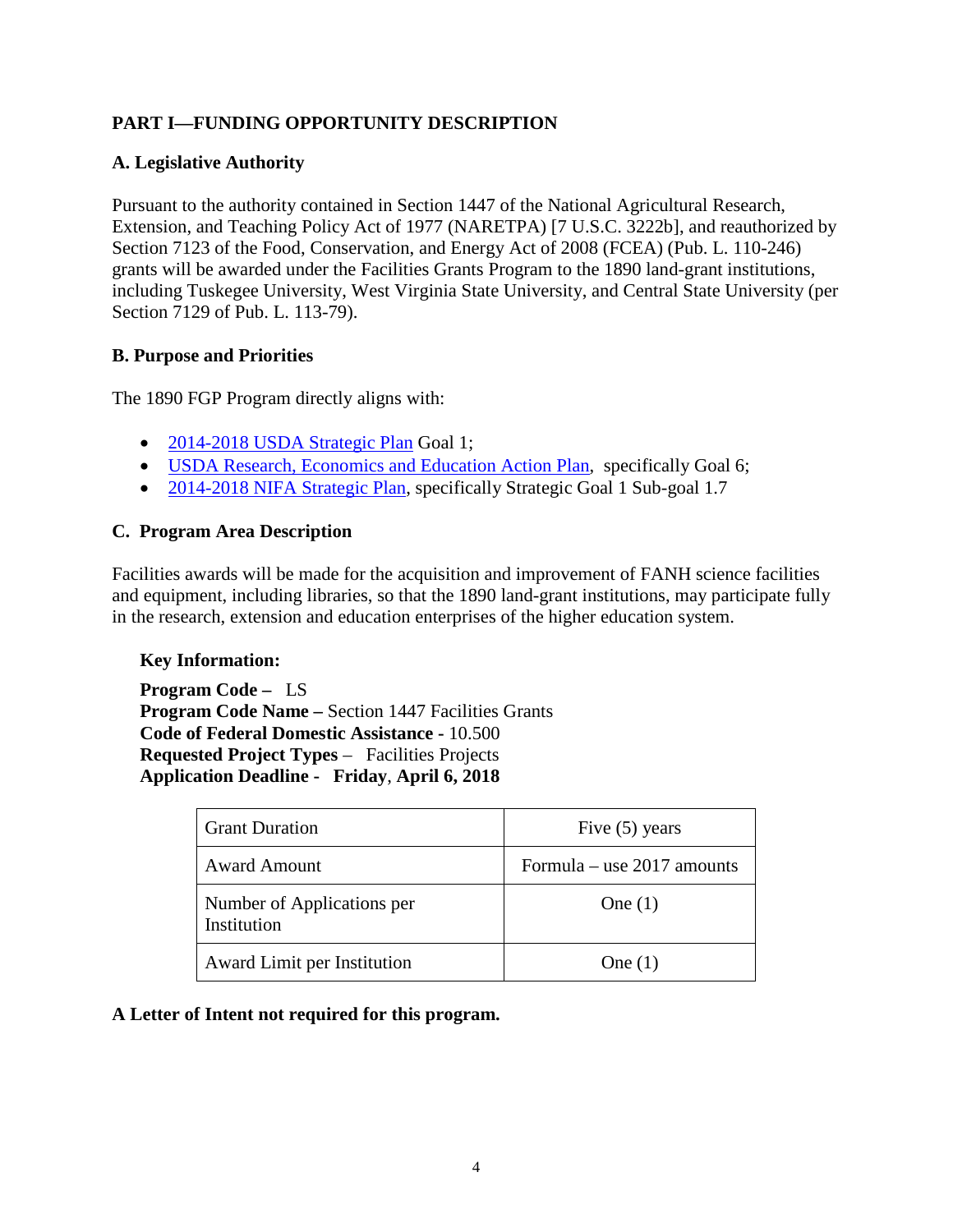# <span id="page-4-0"></span>**PART II—AWARD INFORMATION**

# <span id="page-4-1"></span>**A. Available Funding**

The anticipated amount available for the 1890 FGP in FY 2018 is approximately \$19 million. This RFA is being released prior to the passage of an Appropriations Act for FY 2018. Enactment of additional continuing resolutions or an appropriations Act may affect the availability or level of funding for this program.

NIFA will distribute FGP awards as a formula based on legislation in Section 1444(b)(2)(B) of NAREPTA 7 U.S.C. § 3221(b)(2)(B). Distribution will be as follows: Sixty percent (60%) of grant funds in equal amounts among eligible 1890 institutions, and the remaining forty percent (40%) in accordance with the formula set forth in the legislation.

There is no commitment by USDA to fund any particular application or to make a specific number of awards.

The Automated Standard Applications for Payment System (ASAP), operated by the Department of Treasury's Bureau of the Fiscal Service, is the designated payment system for awards resulting from this RFA. For more information see [https://www.fiscal.treasury.gov/fsservices/gov/pmt/asap/asap\\_home.htm.](https://www.fiscal.treasury.gov/fsservices/gov/pmt/asap/asap_home.htm)

# <span id="page-4-2"></span>**B. Types of Applications**

In FY 2018, eligible applicants must submit a Five-Year Plan of Work (FY 2018 through FY 2022) as a **new application**.

**New application**. This is a project application that has not been previously submitted to the 1890 FGP. All new applications will receive a non-competitive review using the screening for administrative requirements, review panel evaluation of proposals using evaluation criteria and selection process described in Part V—Application Review Requirements.

NIFA may choose to issue a new award on a continuation basis. A continuation award is an award instrument by which NIFA agrees to support a specified level of effort for a predetermined period of time with a statement of intention to provide additional support at a future date, provided that performance has been satisfactory, appropriations are available for this purpose, and continued support would be in the best interest of the federal government and the public.

Applications should be submitted for a five-year period. NIFA anticipates making these awards by providing funding for the initial year and in subsequent years (i.e., the remaining four (4) years) as a continuation. A continuation is an award for which an application is approved, but each year of funding is awarded on an annual basis and subject to the availability of annual appropriations and satisfactory progress. It is expected that subsequent years of the project will be at the same funding level as the first year.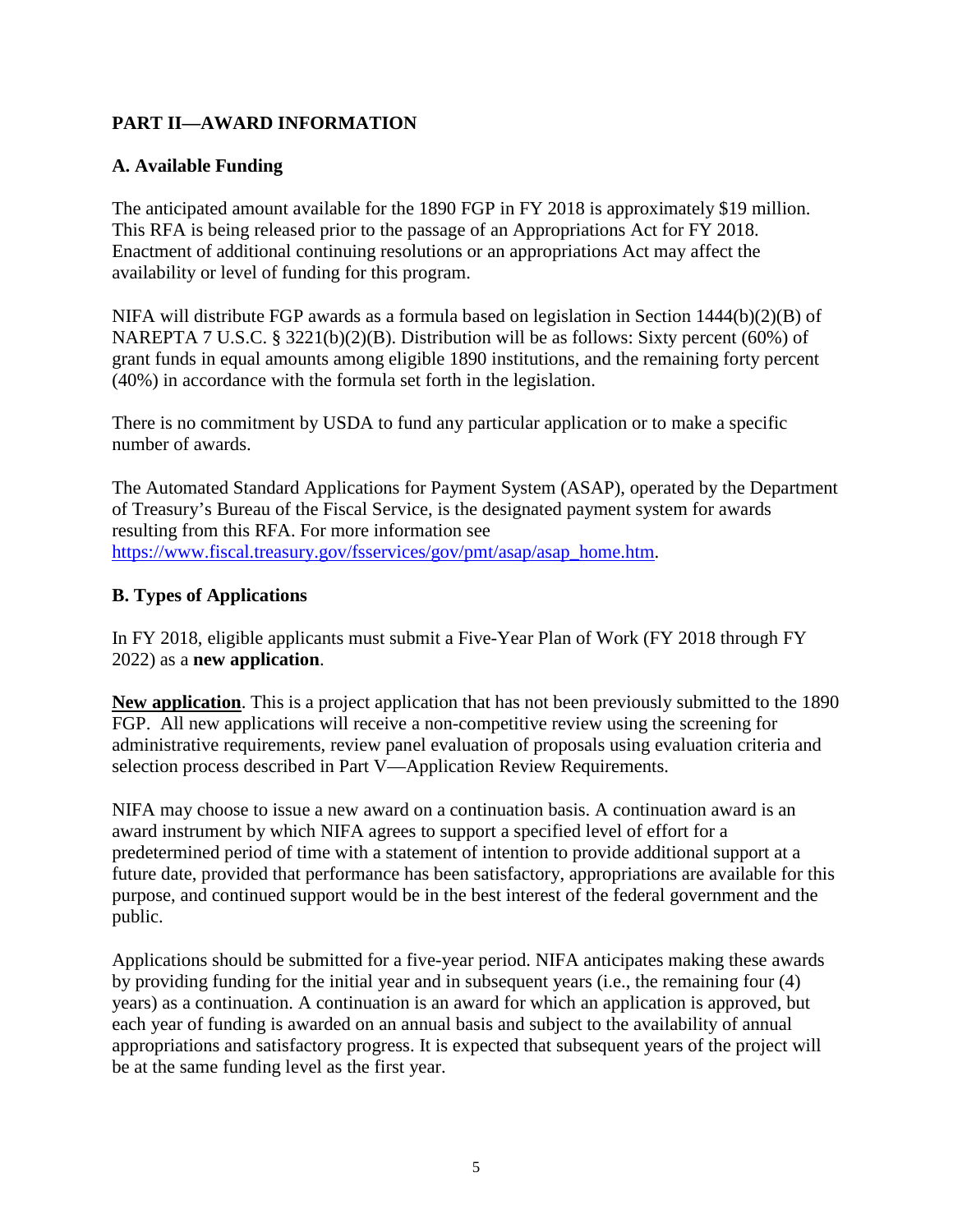## <span id="page-5-0"></span>**C. Project and Grant Types**

#### **1. Project Types**

**Facilities projects**. In FY 2018, eligible applicants should request funding for a Five-Year Plan of Work (POW) based on annual allocations in the amount specified for their institution below. A separate budget for each of the five years and a cumulative budget must be submitted. The POW should show the anticipated use of funds for all the Research, Teaching, and Extension programs over a five-year period. It should include a description of anticipated equipment, land needs, new construction, and renovations of existing facilities. The plan should include general methodology, an estimate of the total funds required per year, and a tentative timetable in which to accomplish the projects**.** The obligation and expenditure of funds awarded under these grants are limited to equipment, land, and buildings that will be used in the administration and conduct of approved Research, Teaching, and Extension work.

| <b>Institution</b>                             | <b>Amount of Distribution</b> |
|------------------------------------------------|-------------------------------|
| <b>Alabama A&amp;M University</b>              | \$952,994                     |
| <b>Tuskegee University,</b>                    | \$952,994                     |
| <b>University of Arkansas-Pine Bluff</b>       | \$904,541                     |
| <b>Delaware State University,</b>              | \$700,653                     |
| Florida A&M University,                        | \$917,876                     |
| Fort Valley State University,                  | \$1,003,451                   |
| <b>Kentucky State University</b>               | \$1,085,676                   |
| <b>Southern University</b>                     | \$839,115                     |
| <b>University of Maryland-Eastern Shore</b>    | \$806,689                     |
| <b>Lincoln University</b>                      | \$1,185,482                   |
| <b>Alcorn State University</b>                 | \$885,957                     |
| <b>North Carolina A&amp;T State University</b> | \$1,120,433                   |
| <b>Central State University</b>                | \$1,299,250                   |
| <b>Langston University</b>                     | \$991,768                     |
| <b>South Carolina State University</b>         | \$873,540                     |
| <b>Tennessee State University</b>              | \$1,089,533                   |
| <b>Prairie View A&amp;M University</b>         | \$1,510,902                   |
| <b>Virginia State University</b>               | \$992,573                     |
| <b>West Virginia State University</b>          | \$826,073                     |

**The anticipated FY 2018 distribution will be the same as the FY 2017 distribution:**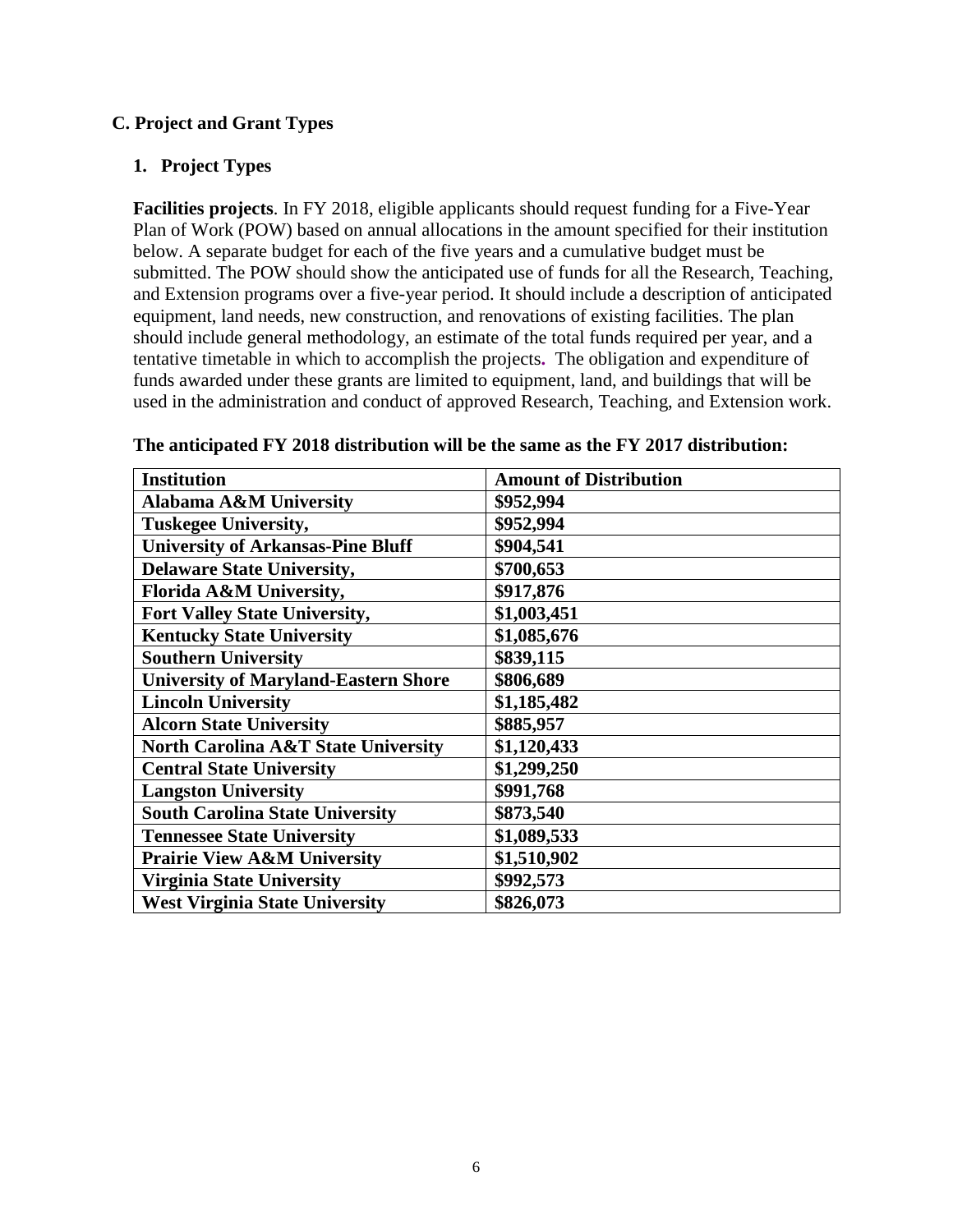# <span id="page-6-0"></span>**PART III—ELIGIBILITY INFORMATION**

# <span id="page-6-1"></span>**A. Eligible Applicants**

Applications may only be submitted by the 19 current 1890 Land-Grant Institutions as identified in legislation – Part I, A.

# <span id="page-6-2"></span>**B. Cost Sharing or Matching**

NIFA does not require matching support for this program and matching resources will not be factored into the review process as evaluation criteria.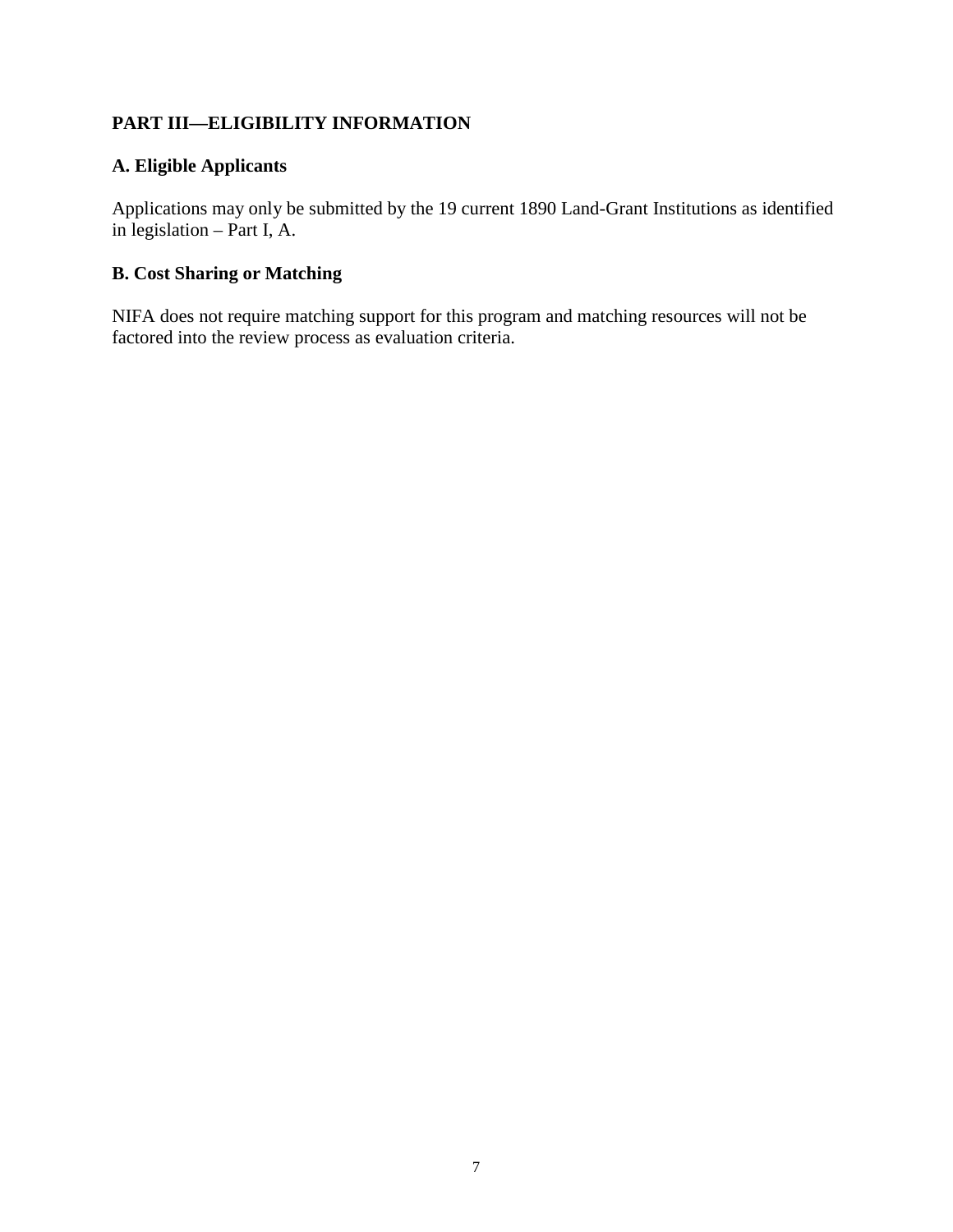# <span id="page-7-0"></span>**PART IV—APPLICATION AND SUBMISSION INFORMATION**

# <span id="page-7-1"></span>**A. Electronic Application Package**

Only electronic applications may be submitted via Grants.gov to NIFA in response to this RFA. We urge you to submit early to the Grants.gov system. For information about the pre-award phase of the grant lifecycle see [http://www.grants.gov/web/grants/learn-grants/grants-101/pre](http://www.grants.gov/web/grants/learn-grants/grants-101/pre-award-phase.html)[award-phase.html.](http://www.grants.gov/web/grants/learn-grants/grants-101/pre-award-phase.html)

# **New Users of Grants.gov**

Prior to preparing an application, we recommend that the Project Director/Principal Investigator (PD/PI) first contact an Authorized Representative (AR) to determine if the organization is prepared to submit electronic applications through Grants.gov. If not (e.g., the institution/organization is new to the electronic grant application process through Grants.gov), then the one-time registration process must be completed **PRIOR** to submitting an application. It can take as long as two (2) weeks to complete the registration process so it is critical to begin as soon as possible. In such situations, the AR should go to **"Register," in the top right corner of the Grants.gov web page (or go to** <http://www.grants.gov/web/grants/register.html>**), for information on registering the institution/organization with Grants.gov.** Part II, 1 of the NIFA Grants.gov Application Guide contains detailed information regarding the registration process. Refer to item 2, below, to locate the "NIFA Grants.gov Application Guide."

## **Steps to Obtain Application Package Materials**

To receive application materials:

- 1. You must download and install a version of [Adobe Reader](https://get.adobe.com/reader/) compatible with Grants.gov to access, complete, and submit applications. For basic system requirements and download instructions, see [http://www.grants.gov/web/grants/applicants/adobe](http://www.grants.gov/web/grants/applicants/adobe-software-compatibility.html)[software-compatibility.html.](http://www.grants.gov/web/grants/applicants/adobe-software-compatibility.html) Grants.gov has a test package that will help you determine whether your current version of Adobe Reader is compatible.
- 2. To obtain the application package from Grants.gov, go to <http://www.grants.gov/web/grants/applicants/download-application-package.html> and enter the funding opportunity number where appropriate.

# **Funding Opportunity Number: USDA-NIFA-EF47-006508.**

Click "Search." On the displayed page, click the corresponding link to continue. A Grant Application Package is tied to a particular funding opportunity. You may submit an application ONLY to the particular funding opportunity to which the Grant Application Package is associated.

Contained within the application package is the "NIFA Grants.gov Application Guide." This guide contains an introduction and general Grants.gov instructions, information about how to use a Grant Application Package in Grants.gov, and instructions on how to complete the application forms.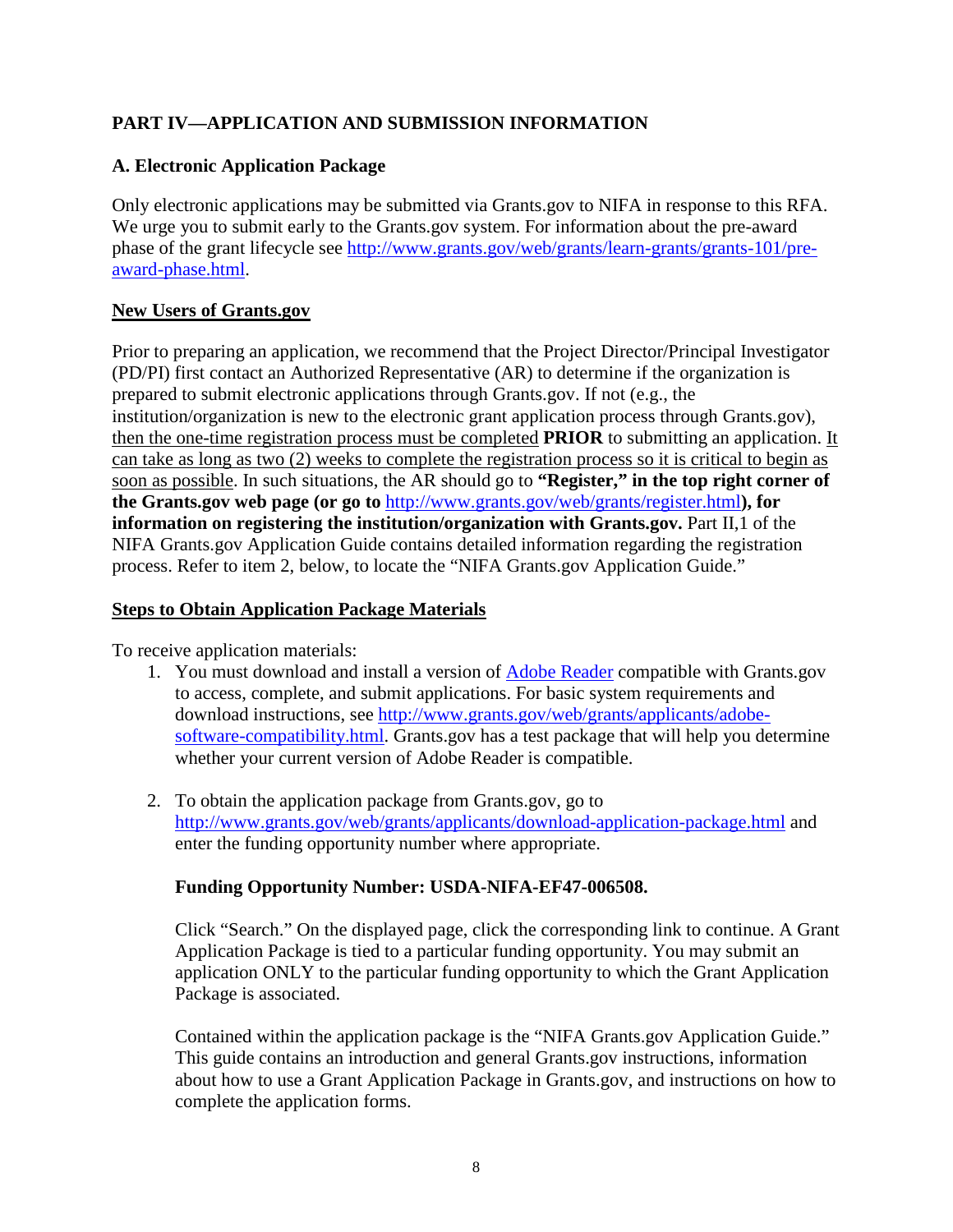**If you require assistance to access the application package** (e.g., downloading or navigating Adobe forms) **or submitting the application,** refer to resources available on the Grants.gov website (https://www.grants.gov/web/grants/support.html ). Grants.gov assistance is also available at:

Grants.gov customer support 800-518-4726 Toll-Free or 606-545-5035 Business Hours: 24 hours a day, 7 days a week. Closed on [federal holidays.](http://www.opm.gov/policy-data-oversight/snow-dismissal-procedures/federal-holidays/) Email: [support@grants.gov](mailto:support@grants.gov)

Grants.gov iPortal (see [https://grants-portal.psc.gov/Welcome.aspx?pt=Grants\)](https://grants-portal.psc.gov/Welcome.aspx?pt=Grants): Top 10 requested help topics (FAQs), Searchable knowledge base, self-service ticketing and ticket status, and live web chat (available 7 a.m. - 9 p.m. EST). Have the following information available when contacting Grants.gov:

- Funding Opportunity Number (FON)
- Name of agency you are applying to
- Specific area of concern

# <span id="page-8-0"></span>**B. Content and Form of Application Submission**

Electronic applications are to be prepared following Parts V and VI of the NIFA Grants.gov Application Guide. This guide is part of the corresponding application package (see Section A of this part). The following is **additional information** you need to prepare an application in response to this RFA. **If there is discrepancy between the two (2) documents, the information contained in this RFA is overriding.**

**Note the attachment requirements (e.g., PDF) in Part III, Section 3 of the guide. ANY PROPOSALS THAT ARE NON-COMPLIANT WITH THE REQUIREMENTS (e.g., content format, PDF file format, file name restrictions, and no password protected files) WILL BE AT RISK OF BEING EXCLUDED FROM NIFA REVIEW. Grants.gov does not check for NIFA required attachments or whether attachments are in PDF format; see Part III, Section 6.1 of the guide for how to check the manifest of submitted files. Partial applications will be excluded from NIFA review. We will accept subsequent submissions of an application until close of business on the closing date in the RFA (see Part V, 2.1 of the NIFA Grants.gov Application Guide for further information).**

**For any questions related to the preparation of an application,** review the NIFA Grants.gov Application Guide and the applicable RFA. If assistance is still needed for preparing application forms content, contact:

- Email: electronic@nifa.usda.gov
- Phone: 202-401-5048
- Business hours: Monday through Friday, 7 a.m. 5 p.m. EST, excluding [federal holidays.](https://www.opm.gov/policy-data-oversight/snow-dismissal-procedures/federal-holidays/)

# **1. SF 424 R&R Cover Sheet**

Information related to the questions on this form is dealt with in detail in Part V, 2 of the NIFA Grants.gov Application Guide. See Part V, Section 2.18 of the NIFA Grants.gov Application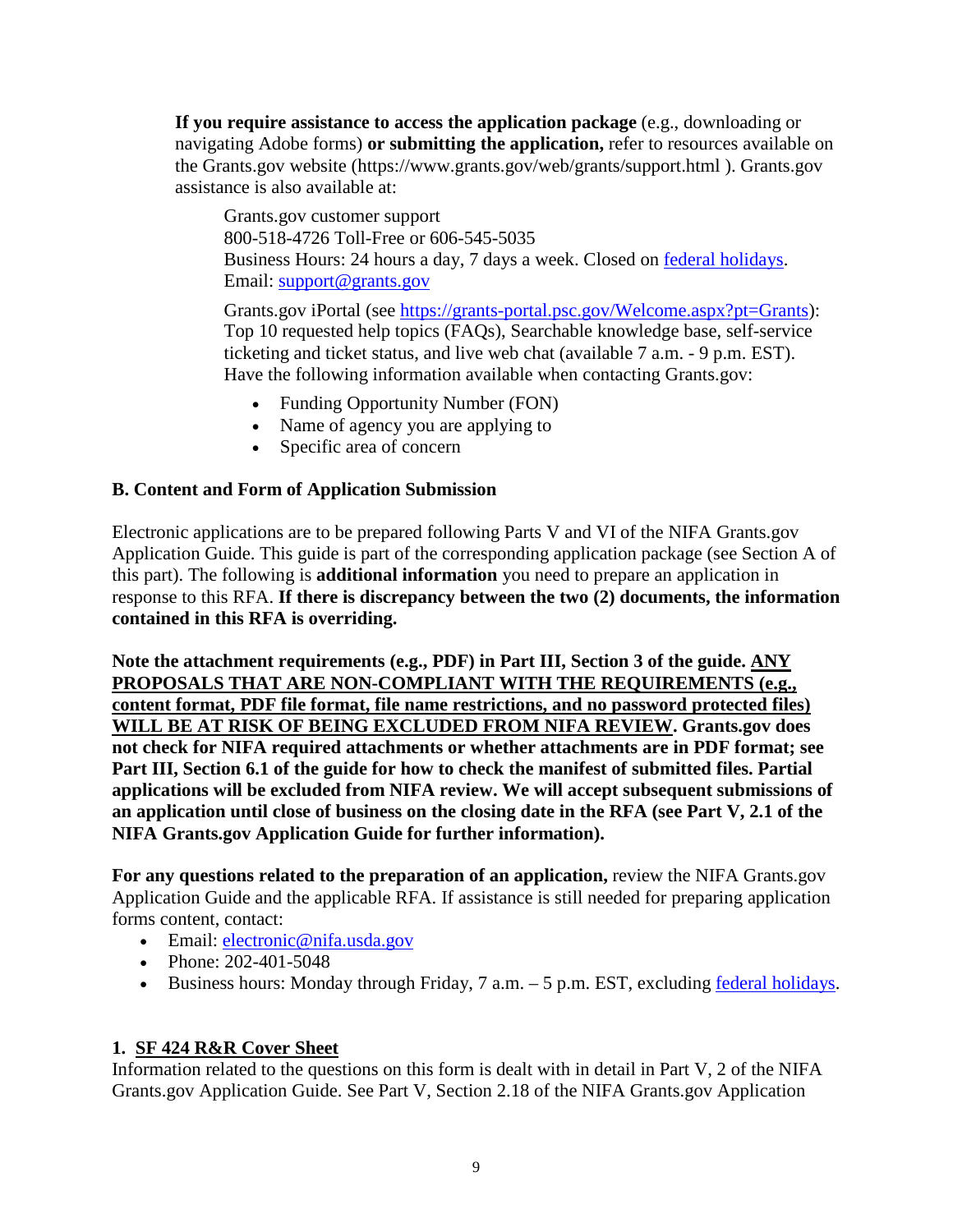Guide for the required certifications and assurances (e.g., Prohibition Against Entities Requiring Certain Internal Confidentiality Agreements).

## **2. SF 424 R&R Project/Performance Site Location(s)**

Detailed information related to the questions on this form is available in Part V, 3 of the NIFA Grants.gov Application Guide.

# **3. R&R Other Project Information Form**

Detailed information related to the questions on this form is available in Part V, 4 of the NIFA Grants.gov Application Guide.

# **a. Field 7. Project Summary/Abstract.**

The summary description shall not exceed 250 and include clearly stated objectives as well as the relevance of the project to the goals of the 1890 FGP. See Part V. 4.7 of NIFA Grants.gov Application Guide for further instructions and a link to a suggested template.

# **b. Field 8. Project Narrative.**

The Project Narrative shall not exceed fifteen (15) pages of written text and up to five (5) additional pages for figures and tables. **Formatting shall be one inch margins, no smaller than 12-point font (Times New Roman or Arial), and 1.5 spacing.** We have established this maximum of twenty (20) pages to ensure fair and equitable competition. The Project Narrative must include all of the following:

A thorough description of the acquisition, renovation, and/or construction effort(s) being proposed is required. The effort(s) should be realistic based on time and funding constraints as well as other available resources. The specific required components are:

**1. Statement of Need –** Clearly describe the Five-Year Plan. In accordance with the recommended funding allocation within each institution, the research, teaching, and extension programs must each receive at least 20 percent of the annual allocation. However, if there are unique situations in your institution which warrant a deviation from these guidelines, we will consider requests for reallocation by the submission of a situation statement. The situation statement should clearly demonstrate the need for the deviation and identify the program(s) that will receive more than 20 percent of the allocation. It should also identify the program(s) that will be affected and demonstrate how they will not be negatively impacted by this decision. The request should be submitted to the National Program Leader (NPL), Agency Contact, as described in Part VII of this Request for Applications (RFA) for approval.

Explain the factors or circumstances which led to your institution's need for the specific construction, renovation, and/or acquisition activities being proposed. State what advantage will be gained through the proposed facilities. The proposal should be linked to a realistic planning effort for programs in FANH sciences. The proposed objectives and time frame for completing the proposed work should be realistic. Construction projects may have a potential for impacting the environment. At least 30 days prior to the start of any construction or major renovation project, the awardee is required to submit an Environmental Assessment to NIFA for review and approval. No activity should begin on this type of project until NIFA reviews and issues a written approval to begin construction. Please see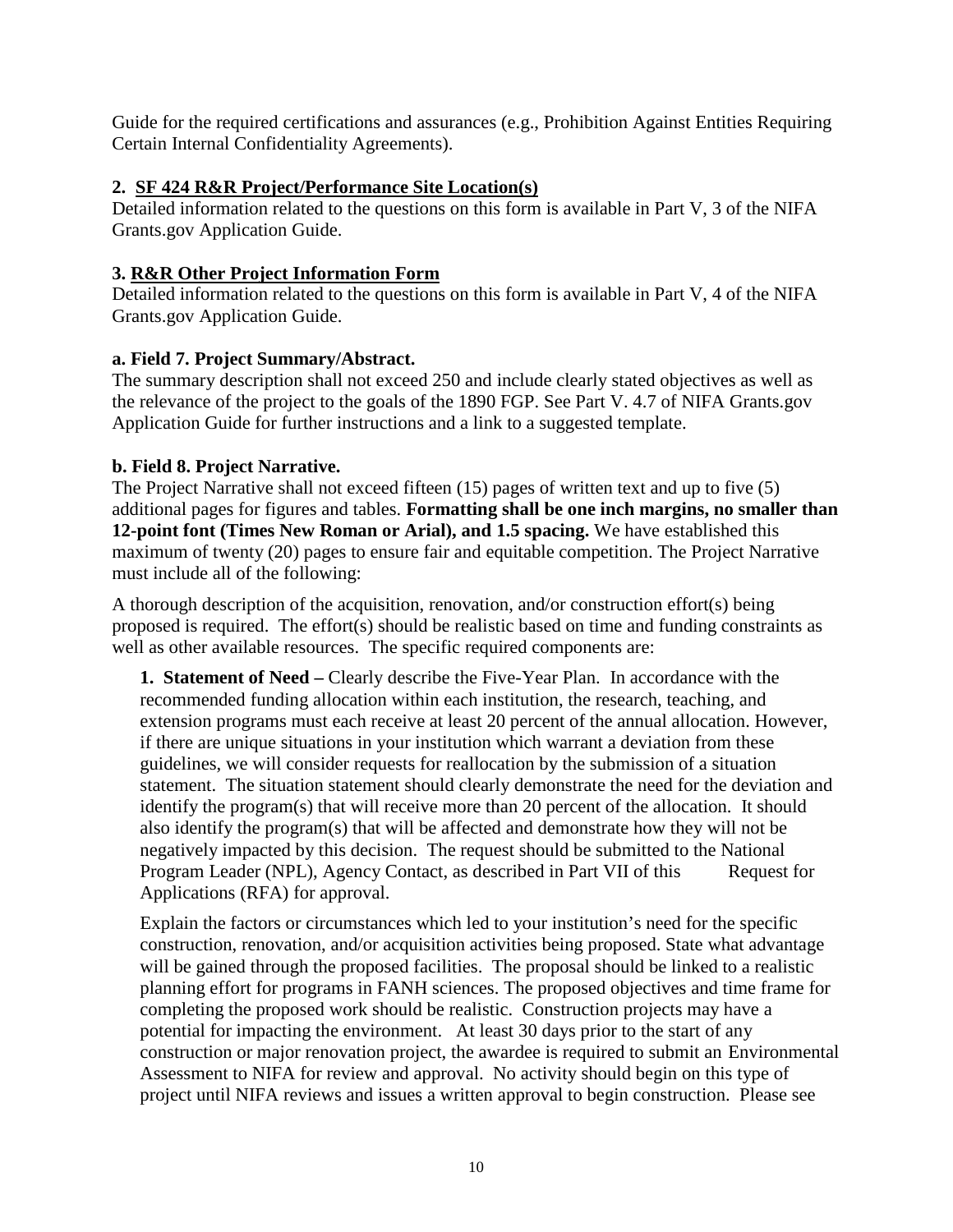Article 4, Section g, of the Special Terms and Conditions for further details regarding National Environmental Policy Act (NEPA) requirements.

**2. Objectives -** Please cite and discuss the specific project objectives to be accomplished.

**3. Procedures** – Each application must contain a comprehensive description of the proposed construction, renovation, enhancement, and acquisition activity. For construction efforts, include gross square feet of space to be built. In addition, provide assignable square feet of space by function: research, teaching, and extension. Include a detailed description of the procedures that you plan to use in accomplishing project goals in the sequence in which you plan to carry them out.

#### **Include sections that address the following:**

- stakeholder involvement in problem identification, planning, implementation, and evaluation;
- proposed project activities, listed sequentially;
- techniques to be employed in this project, including their feasibility and rationale;
- methods for monitoring and documenting progress toward project goals;
- expected results;
- how FANH research, extension, and/or education will be supported via the project;
- plans to communicate results to stakeholders and the public;
- risk assessment of any limitations to project completion.

**4. Timetable** – Provide a five-year milestone chart for accomplishing each facility objective. Provide a chart that sets forth all major phases of the project, with the beginning and ending dates for each milestone. This should be prepared as a function of time either on a quarterly or semiannual basis.

# **c. Field 12. Add Other Attachments**

See Part V. Section 4.12 of the NIFA Grants.gov Application Guide (Field 12 on the form) for instructions regarding mandatory Felony Convictions or Tax Delinquent Status.

While you should use the checklist to check the application for completeness, the application should be checked for the following required item(s) to be attached to this field. The list includes:

- Expected Outcomes Table
- Project Timetables
- Felony Convictions or Tax Delinquent Status
- Current and Pending Support, current Curriculum Vitae (CV), and Conflict of Interest for PDs and Co-PDs.

This is not an exhaustive list of required items; it only serves to highlight items that may be overlooked.

Include the Budget Justification in this field. See end of **Section 6** of this subpart for instructions regarding a budget justification.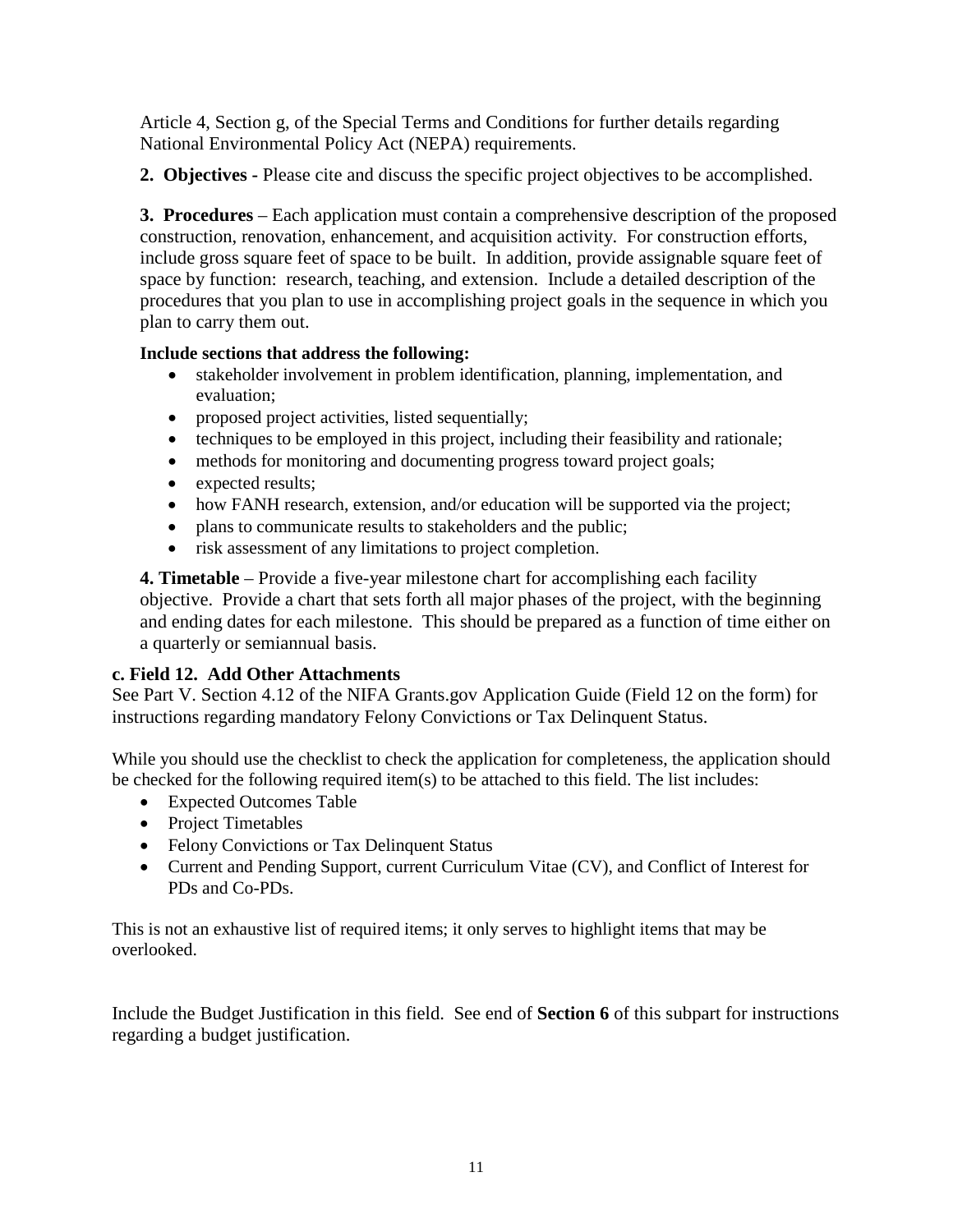**Expected Outcomes (PDF Attachment) -** Title the attachment "Expected Outcomes" in the document header and save file as "ExpectedOutcomes". Please use a format, similar to what is provided below, to submit expected impacts and attach it as the last page of the application.

| Expected impacts during the three (3) year period following the              | <b>Expected</b> |
|------------------------------------------------------------------------------|-----------------|
| completion of the projects                                                   | <b>Number</b>   |
| Number of farmers/community members to be served, for example, provided with |                 |
| training and/or new information regarding markets, technology, production    |                 |
| practices, etc.                                                              |                 |
| Number of underrepresented students to be supported                          |                 |
| Number of female students to be supported                                    |                 |
| Number of faculty to be supported                                            |                 |

# **Recommended Format for Submitting Expected Outcomes**

# **4. R&R Senior/Key Person Profile (Expanded)**

Detailed information related to the questions on this form is available in Part V, 5 of the NIFA Grants.gov Application Guide. This section of the guide includes instructions about senior/key person profile requirements, and details about the biographical sketch and the current and pending support, including a link to a suggested template for the current and pending support.

**5. R&R Personal Data –** As noted in Part V, 6 of the NIFA Grants.gov Application Guide, the submission of this information is voluntary and is not a precondition of award. Part V.6 also notes the importance and use of the information.

# **6. SF-424C Budget**

**The budget for this funding opportunity is the SF-424C and the instructions for completing the form are included below. Do not use the regular SF-424 R&R Budget form.** 

**Special Note: Submit a separate budget for each year of the five-year plan (i.e., five separate budgets) and a cumulative budget totaling the five years.**

**Complete Budget Form SF-424C (Construction Programs) in accordance with the instructions provided. Please refer to Part II, Section A for the amount to request for additional funding. The form is available as part of the Application Package; and instructions are provided herein:** 

Column a. - Enter the total estimated cost of each of the items listed on lines 1 through 16 (as applicable) under "COST CLASSIFICATION."

**NOTE:** This column is for costs associated with this application, not total project costs.

Line 1 - Enter estimated amounts needed to cover administrative expenses. Allowable legal costs are generally only those associated with the purchases of land which is allowable for Federal participation and certain services in support of construction of the project.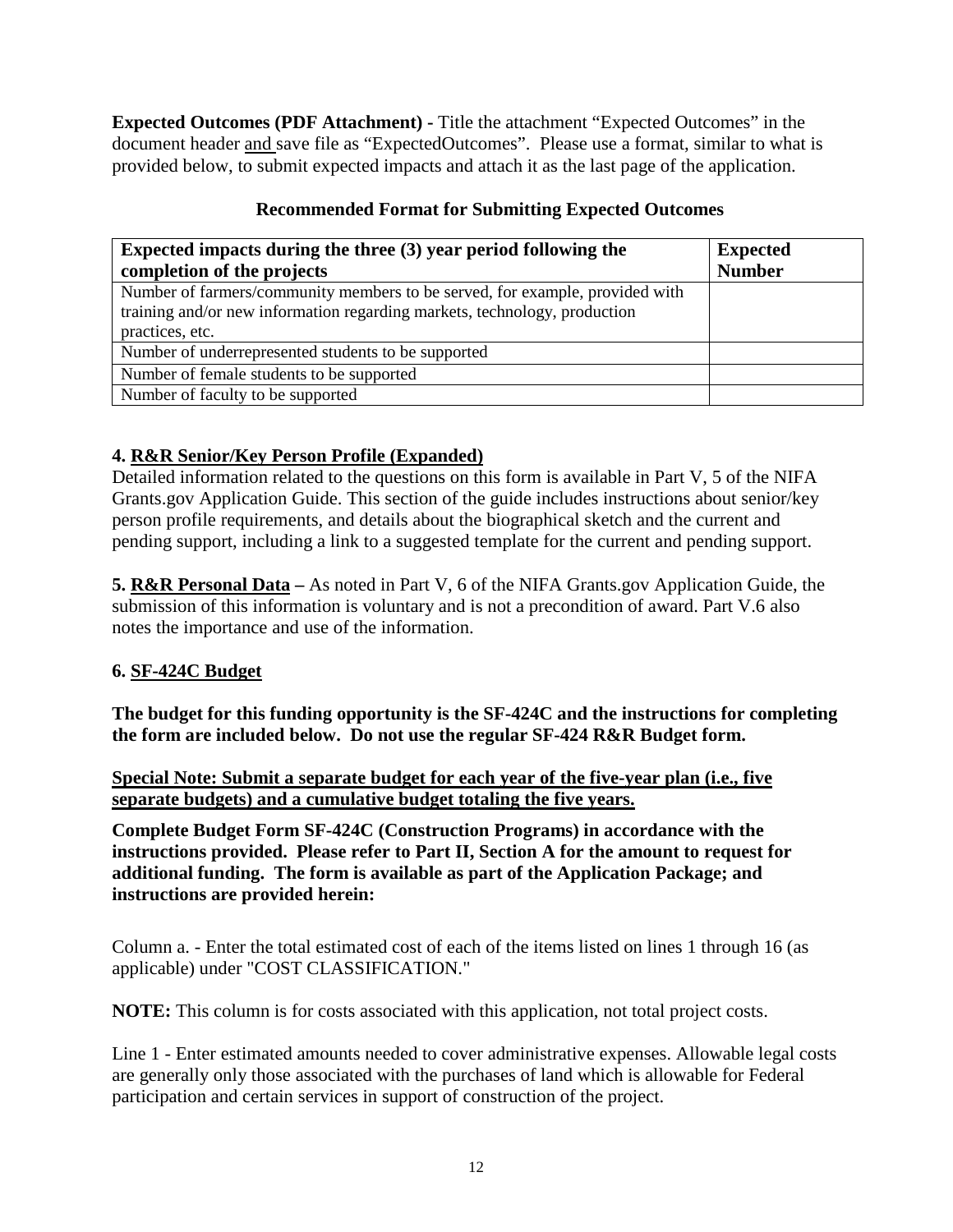Line 2 - Enter estimated site and right(s)-of-way acquisition costs (this includes purchase, lease, and/or easements).

Line 3 - Enter estimated costs related to relocation advisory assistance, replacement housing, and relocation payments to displaced persons and businesses, etc.

Line 4 - Enter estimated basic engineering fees related to construction (this includes start-up services and preparation of project performance work plan).

Line 5 - Enter estimated engineering costs, such as surveys, tests, soil borings, etc.

Line 6 - Enter estimated engineering inspection costs.

Line 7 - Enter estimated costs of site preparation and restoration which are not included in the basic construction contract.

Line 8 – Enter estimated costs for demolition and removal.

Line 9 - Enter estimated cost of the construction contract.

Line 10 - Enter estimated cost of office, shop, laboratory, safety equipment, etc. to be used at the facility, if such costs are not included in the construction contract.

Line 11 - Enter estimated miscellaneous costs. Any miscellaneous costs must be fully explained and justified in the budget justification.

Line 12 - Total of items 1 through 11.

Line 13 - Enter estimated contingency costs. **Contingency costs should not exceed 5% of eligible construction costs.** 

Line 14 - Enter the total of lines 12 and 13.

Line 15 - Enter estimated program income to be earned during the grant period, e.g., salvaged materials.

Line 16 - Subtract line 15 from line 14.

Line 17 -This block is for the computation of the Federal share. Multiply the total allowable project costs from line 16, column "c." by the Federal percentage share (this may be up to 100 percent; consult Federal agency for Federal percentage share) and enter the product on line 17. Column. b.- Leave blank.

Column. c.-This is the net of lines 1 through 16 in columns "a." and "b."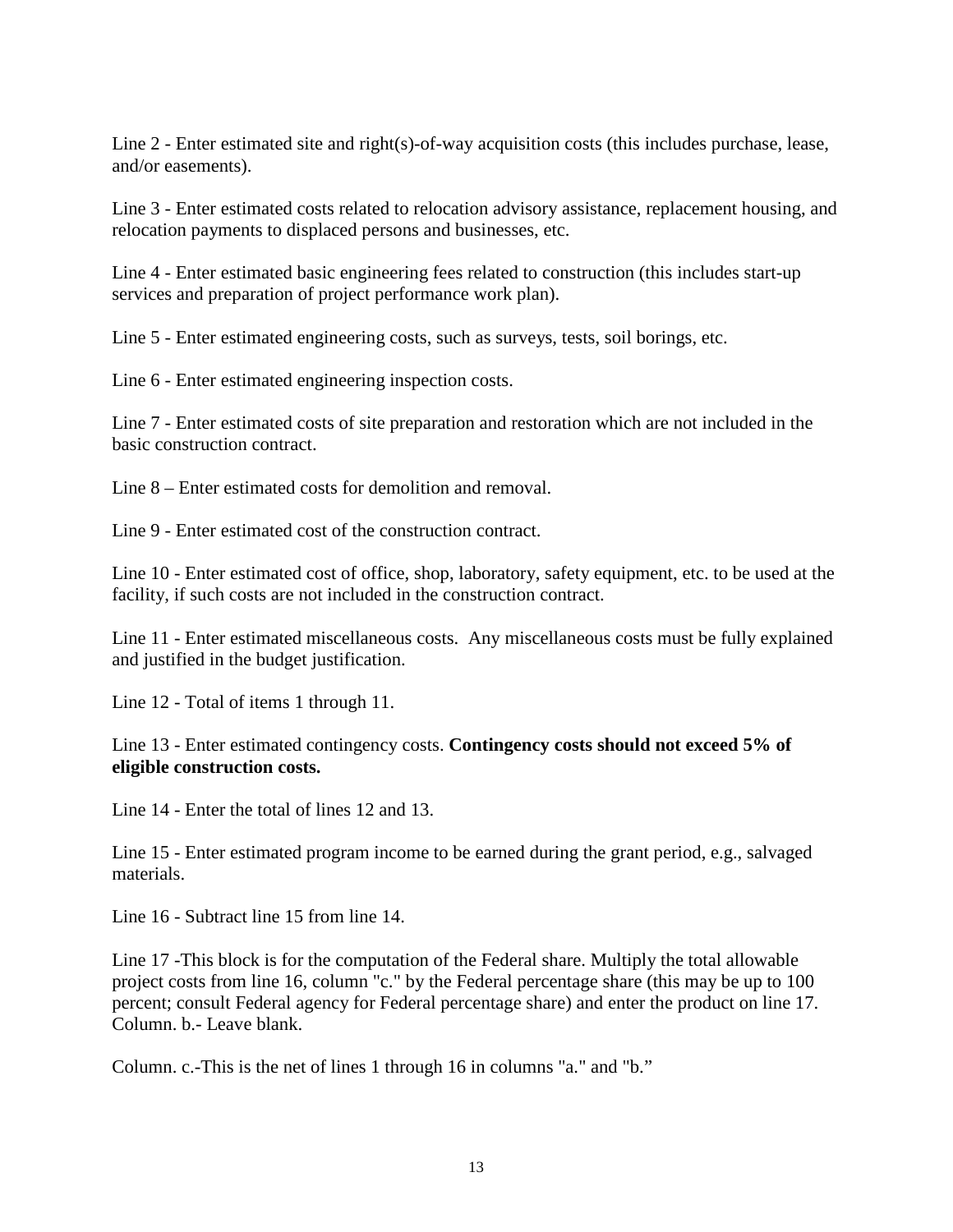**NOTE: Budget Justification:** A brief narrative justifying the budget needs to be provided in PDF format. The justification should be included as a supplement to the Budget Form SF-424C. The Budget Justification should follow a standard spreadsheet format ('Budget Line Item' = row; 'Budget Year' and 'Cumulative Project' = columns) including a detailed, itemized breakdown of each of the line item categories reported on the SF-424C Budget form. This Budget Justification attachment provides a more detailed, itemized breakdown for each budget line item reported on the SF-424C Budget form (Include a description for each requested budget line item found on the SF-424C Budget form (i.e., total budget amount reported on the SF-424C Budget form should equal the total budget amount reported on the Budget Justification attachment). The Budget Justification is to be included in Field 12 – Other Attachments. See Part IV, B.3.c. of this RFA.

Discuss how the budget specifically supports the proposed project activities. Explain how lineitems such as land, structure, architectural budget and engineering fees, site work, etc., are necessary and reasonable to achieve project objectives. Describe how funds from previous (active) 1890 FGP awards will support projects in the 2018 POW. Clearly demonstrate that you have adhered to the Program Office recommended allocation of 20% Research, 20% Teaching, 20% Extension, and 40% allocation to Research, Teaching, or Extension based upon institutional need on an overall 5-year plan basis.

#### **7. Supplemental Information Form**

Detailed information related to the questions on this form is available in Part VI, 1 of the NIFA Grants.gov Application Guide.

- **a. Field 2. Program to which you are applying.** Enter the program code name (i.e., enter "**Section 1447 Facilities Grants**") and the program code (i.e., enter "**LS**"). Note that accurate entry of the program code is very important for proper and timely processing of an application.
- **b. Field 8. Conflict of Interest List**. See Part VI, 1.8 of the NIFA Grants.gov Application Guide for further instructions and a link to a suggested template.

#### <span id="page-13-0"></span>**C. Submission Dates and Times**

We recommend that you conduct an administrative review of the application before submission via Grants.gov to ensure that it complies with all preparation instructions. An application checklist is included in Part VII of the NIFA Grants.gov Application Guide to assist with this review.

#### **Instructions for submitting an application are included in Part IV, Section 1.9 of the NIFA Grants.gov Application Guide.**

Applications must be received by Grants.gov by **5 p.m. Eastern Time on April 6, 2018.** Applications received after this deadline will normally not be considered for funding.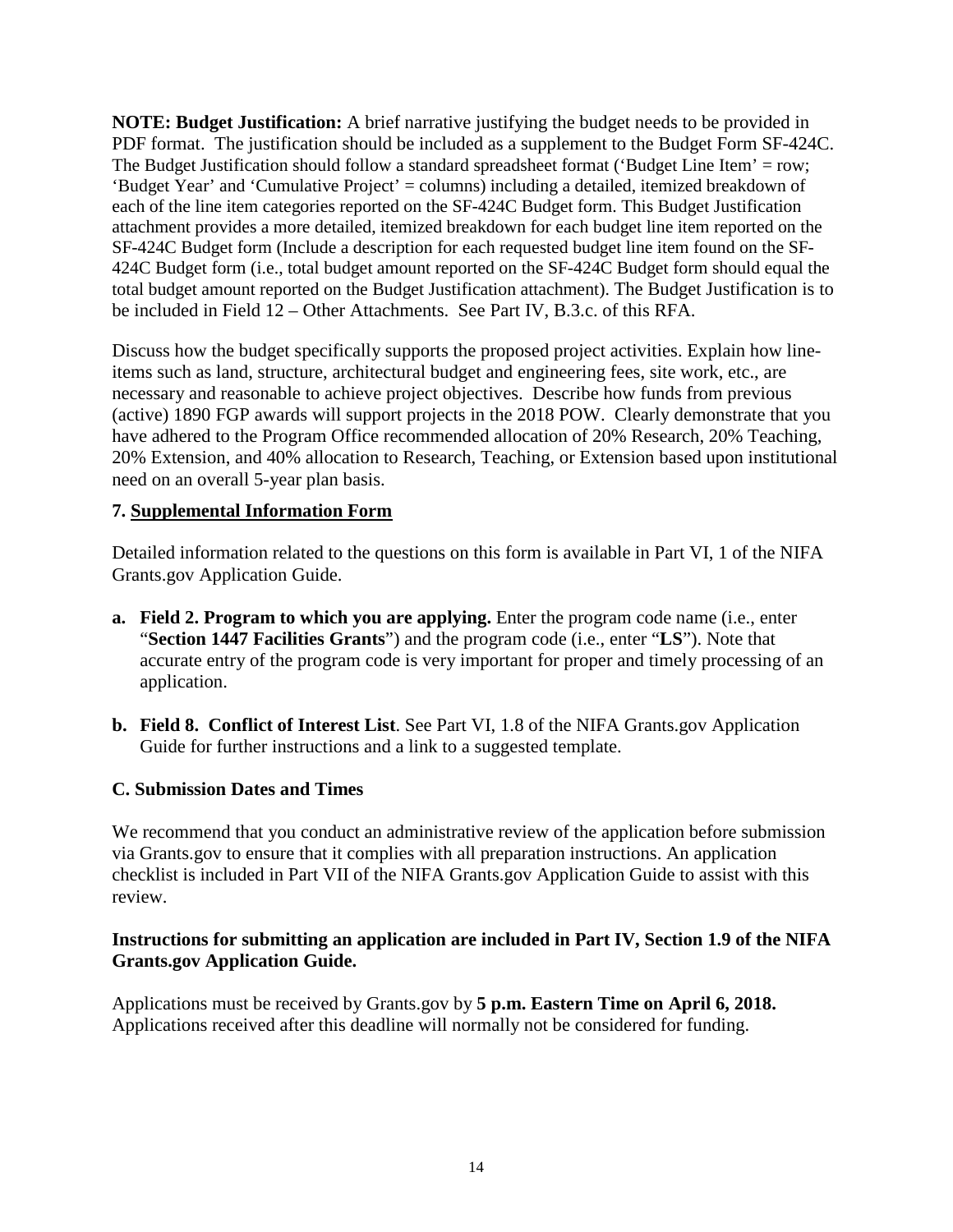**If you have trouble submitting an application to Grants.gov, you should FIRST contact the Grants.gov Help Desk to resolve any problems. Keep a record of any such correspondence. See Part IV. A for Grants.gov contact information.**

We send email correspondence to the AR regarding the status of submitted applications. We strongly encourage you to provide accurate email addresses, where designated, on the SF-424 R&R Application for Federal Assistance.

If the AR has not received correspondence **from NIFA** regarding a submitted application within 30 days of the established deadline, contact the Agency Contact identified in Part VII of the RFA and request the proposal number assigned to the application. **Failure to do so may result in the application not being considered for funding by the peer review panel. Once the application has been assigned a proposal number, you should cite this number on all future correspondence.**

# <span id="page-14-0"></span>**D. Funding Restrictions**

The obligation and expenditure of funds awarded under these grants are limited to equipment, land, buildings and other related costs which are or will be used in the administration and conduct of approved research, teaching and extension activities.

In accordance with NARETPA Section 1447 (e), funds provided for this program may not be used for the payment of any overhead costs of the eligible institutions.

According to the Special Terms and Conditions, grantees are expected to complete work under this grant within the project period specified in the grant award. However, if the grantee needs additional time to complete approved activities, NIFA will consider a request to extend the expiration date of award. **Project periods, including extensions, are not normally to exceed ten (10) years.**

For each institution, the research, teaching and extension programs must each receive a minimum of 20 percent of the allocation on 5-year plan basis (i.e., 20 percent for research, 20 percent for teaching, and 20 percent for extension). The remaining 40 percent will be allocated to the research, teaching, and/or extension programs based on the institutional priorities. If there are unique situations that warrant a deviation from these guidelines, NIFA will consider requests for reallocation. Such reallocations must be justified by the submission of a situation statement which describes the research, teaching, and extension facilities needs in your institution and how previously available Federal funds were utilized. The situation statement should be inserted into the Project Narrative (Part IV, B.3.b.(i) - Statement of Need).

# <span id="page-14-1"></span>**E. Other Submission Requirements**

**You should follow the submission requirements noted in Part IV, Section 1.9 in the document entitled "NIFA Grants.gov Application Guide."**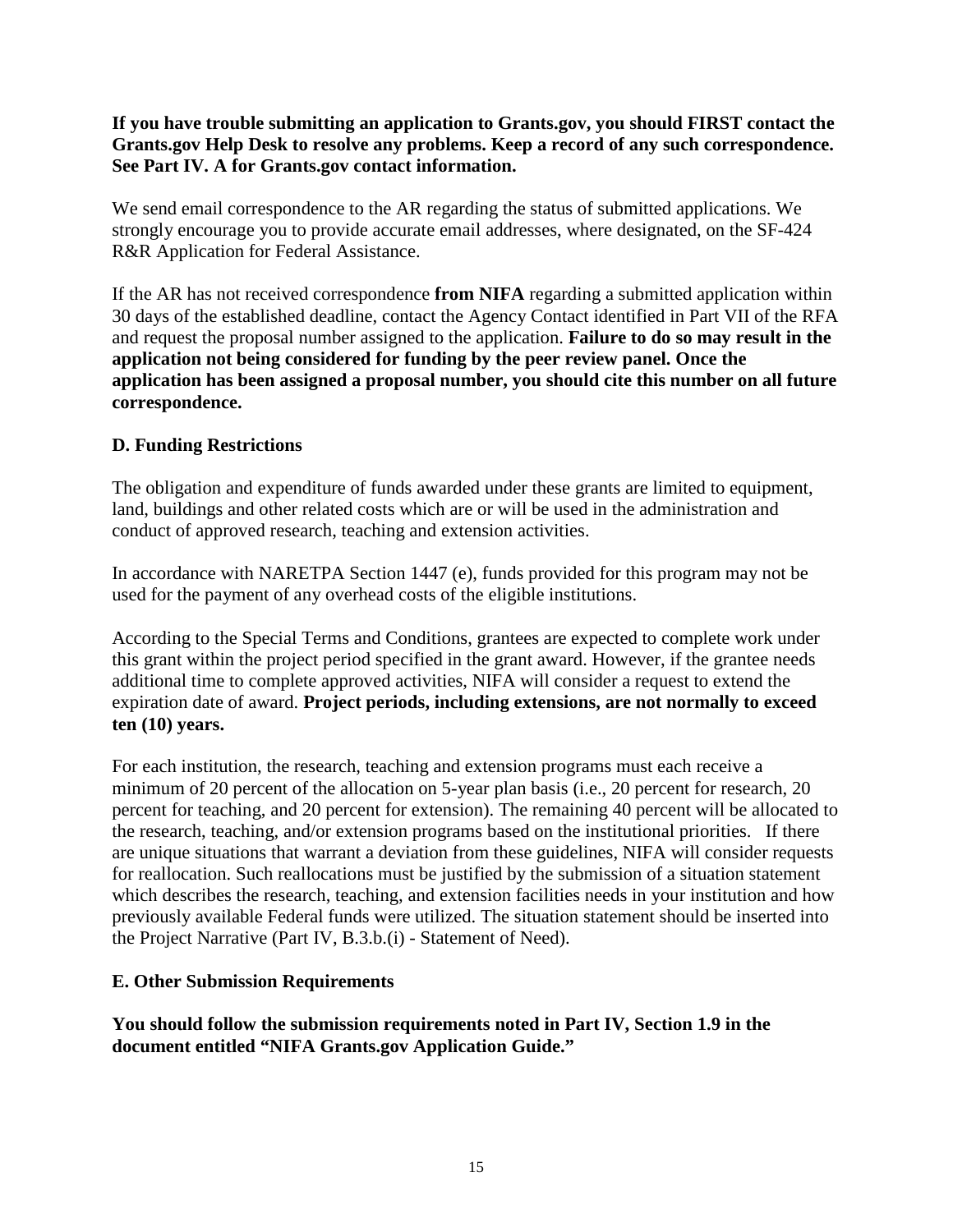For information about the **status of a submitted application**, see Part III, Section 6 of the NIFA Grants.gov Application Guide.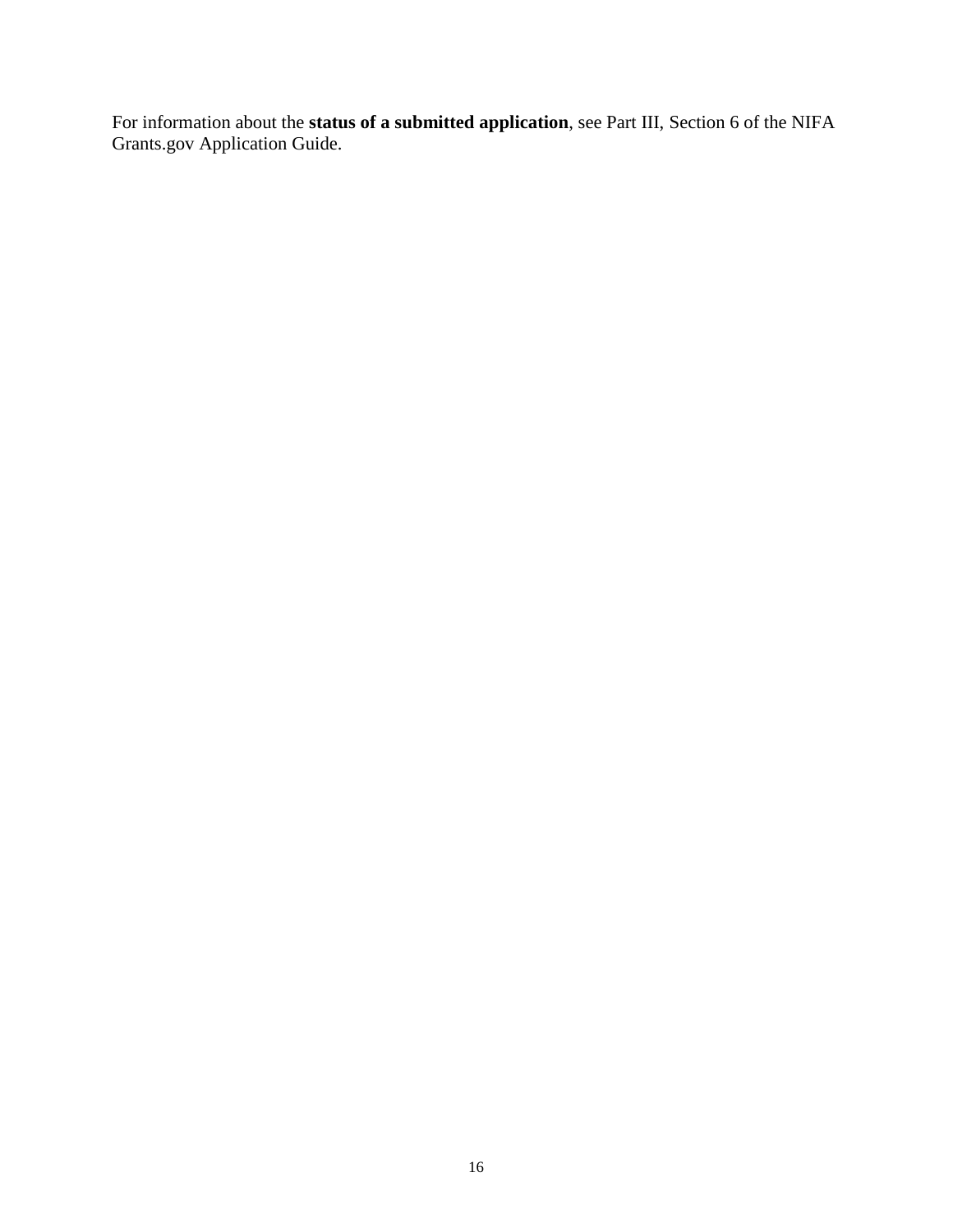# <span id="page-16-0"></span>**PART V—APPLICATION REVIEW REQUIREMENTS**

# <span id="page-16-1"></span>**A. General**

We evaluate each application in a two-part process. First, we screen each application to ensure that it meets the administrative requirements as set forth in this RFA. Second, a technical review panel will evaluate applications that meet the administrative requirements.

We select reviewers based upon their training and experience in relevant scientific, extension, or education fields, taking into account the following factors--the:

- Level of relevant formal scientific, technical education, or extension experience of the individual, as well as the extent to which an individual is engaged in relevant research, education, or extension activities;
- Need to include experts from various areas of specialization within relevant scientific, education, or extension fields;
- Need to include other experts (e.g., producers, range or forest managers/operators, and consumers) who can assess relevance of the applications to targeted audiences and to program needs;
- Need to include experts from a variety of organizational types (e.g., colleges, universities, industry, state and federal agencies, and private profit and non-profit organizations) and geographic locations;
- Need to maintain a balanced composition with regard to ethnicity and gender representation; and
- Need to include reviewers who can judge the effective usefulness of each application to producers and the general public.

After the peer review panel has completed its deliberations, the responsible program staff of the 1890 Facilities Grant program will recommend that your project be approved for support from currently available funds or be returned for modifications.

NIFA program representatives reserve the right to negotiate with the PD/PI and/or with the submitting organization or institution regarding project revisions (e.g., reductions in the scope of work, funding level, period, or method of support) prior to recommending any project for funding.

We will send copies of reviews, *not* including the identity of reviewers, and a summary of the panel comments to the PD after the review process has been completed.

# <span id="page-16-2"></span>**B. Evaluation Criteria**

We will use the evaluation criteria below to review applications submitted in response to this RFA.

# **Statement of Need (40 total points):**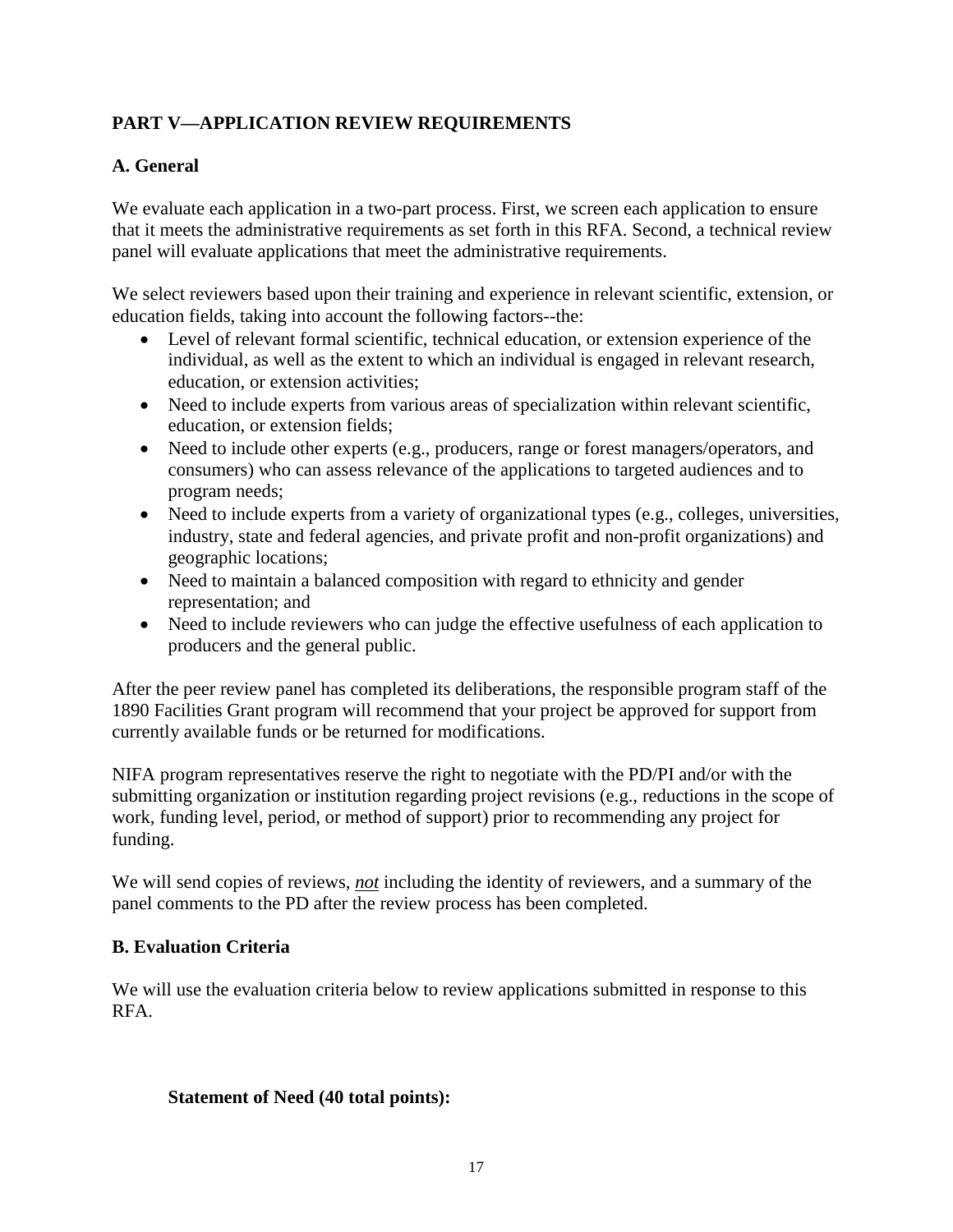- Does the project narrative clearly describe the advantages that will be gained from the proposed constructions, renovations, and acquisitions? **20 points**
- Are the objectives realistic considering the funding and time constraints? **10 points**
- Is the facility proposal linked to a realistic university planning effort for programs in the FANH sciences? **10 points**

# **Procedures (15 total points)**

Does the proposal provide a sufficient description of the proposed design construction, renovation, and/or acquisition activities? Are there detailed descriptions of the procedures that will be used to accomplish project goals in the sequence in which you plan to carry them out? **15 points**

#### **Budget (35 total points)**

- Are the anticipated costs allowable, reasonable and necessary? **10 points**
- Has an appropriate justification been provided for each budget item? **10 points**
- Within each institution, the research, teaching and extension programs must each receive at least 20 percent of the allocation on 5-year plan bases. The remaining 40 percent may be allocated based on institutional needs for research, teaching, or extension. Is the budget consistent with the above Program Office recommended allocation? **10 points**
- Is the budget linked to an overall strategic planning process and have carry-over funds been addressed? **5 points**

#### **Timetable (10 total points)**

Is the time frame clearly delineated and realistic for the work proposed? Does the timeline demonstrate targeted milestones to allow assessment of progress? Does the timeline provide for contingencies or strategies for dealing with unscheduled delays? **10 points**

# <span id="page-17-0"></span>**C. Conflicts of Interest and Confidentiality**

During the peer evaluation process, we take extreme care to prevent any actual or perceived conflicts of interest that may impact review or evaluation. See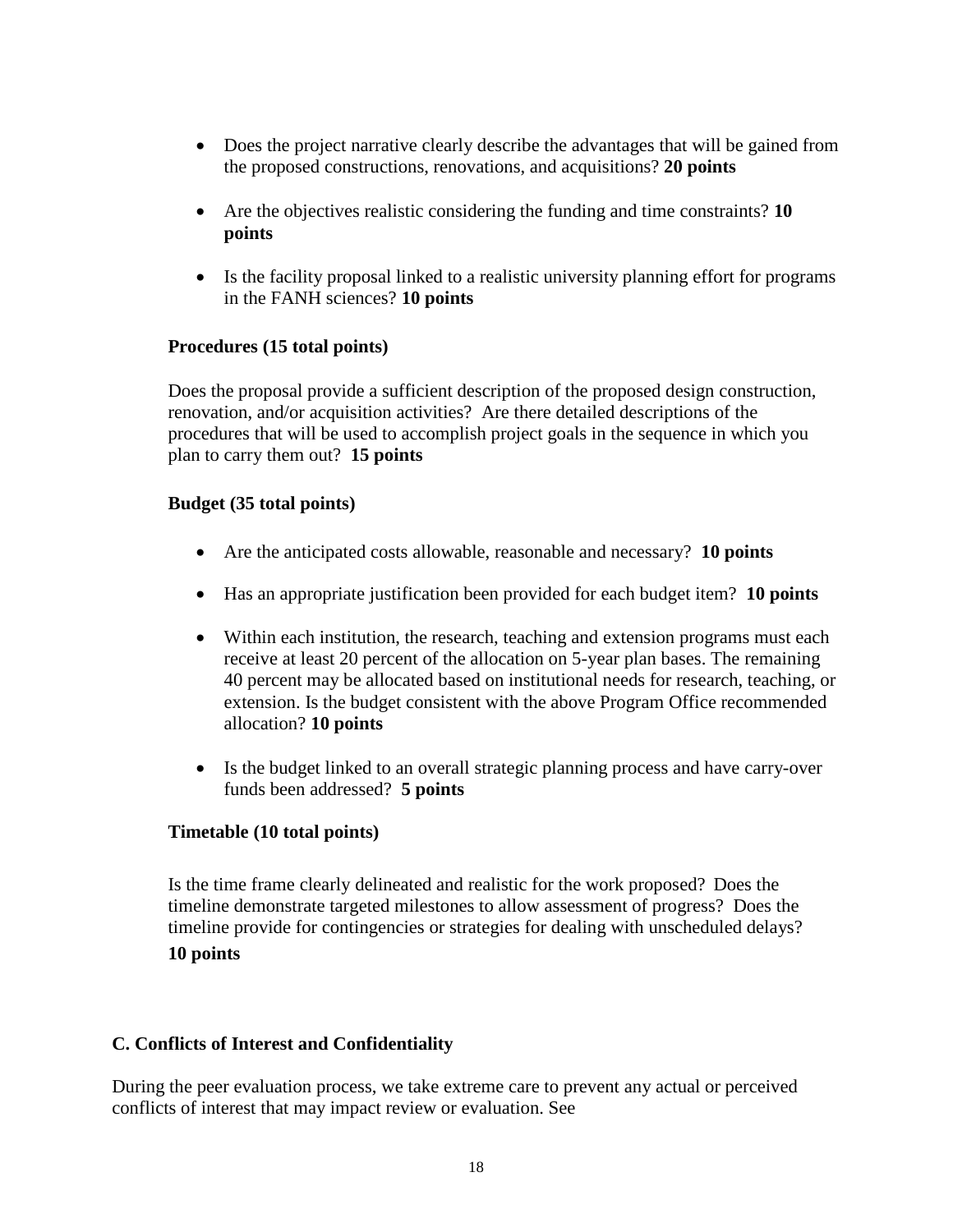http://www.nifa.usda.gov/business/competitive peer review.html for further information about conflicts of interest and confidentiality as related to the peer review process.

## <span id="page-18-0"></span>**D. Organizational Management Information**

Specific management information relating to an applicant must be submitted one-time, with updates on an as-needed basis. This requirement is part of the responsibility determined prior to the award of a grant identified under this RFA, if such information has not been provided previously under this or another NIFA program. We will provide you copies of forms recommended for use in fulfilling these requirements as part of the pre-award process. Although an applicant may be eligible based on its status as one (1) of these entities, there are factors that may exclude an applicant from receiving federal financial and nonfinancial assistance and benefits under this program (e.g., debarment or suspension of an individual involved or a determination that an applicant is not responsible based on submitted organizational management information).

# <span id="page-18-1"></span>**E. Application Disposition**

An application may be withdrawn at any time before a final funding decision is made regarding the application. Each application that is not selected for funding, including those that are withdrawn, will be retained by the 1890 Facilities Grants program for a period of three (3) years.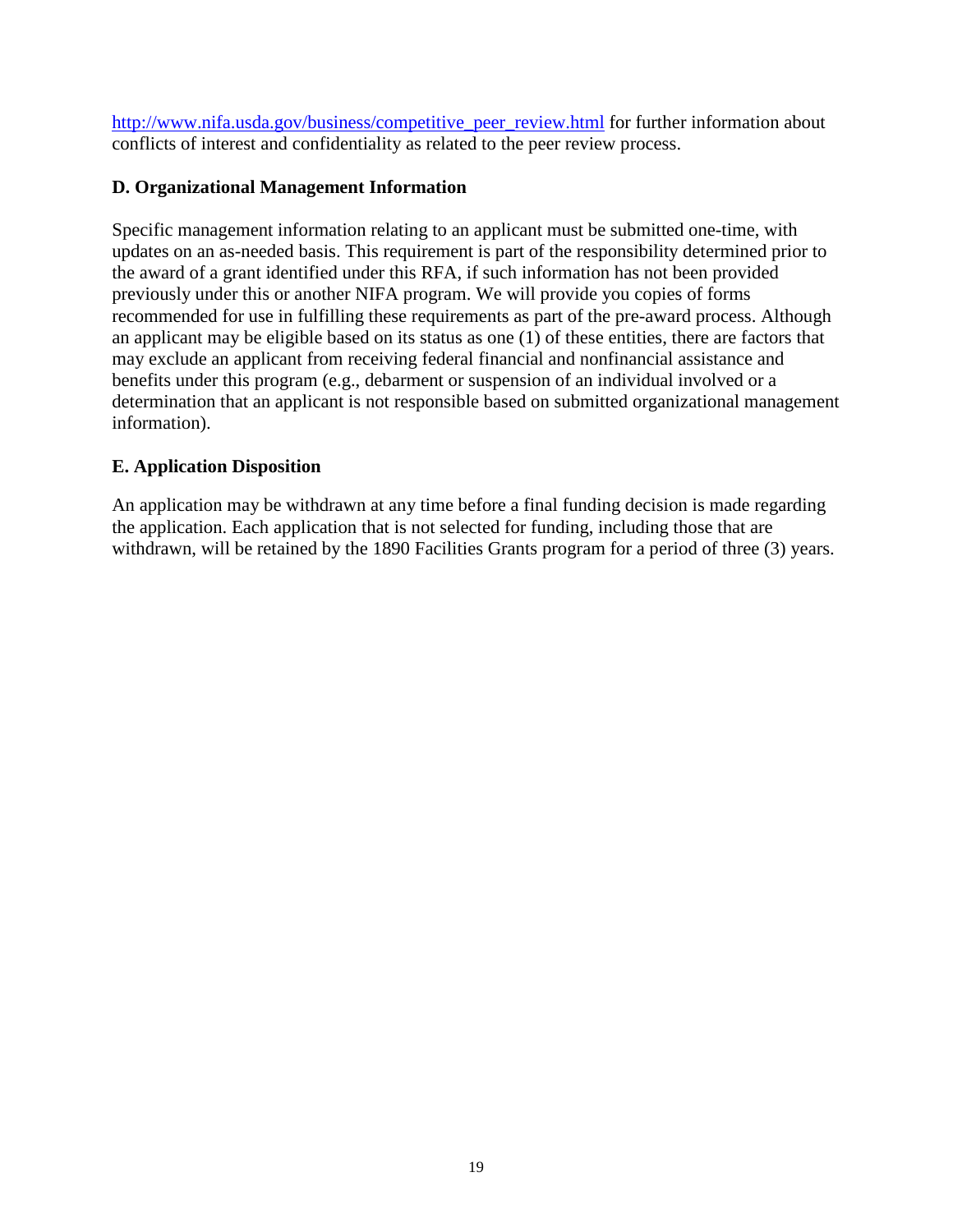# <span id="page-19-0"></span>**PART VI—AWARD ADMINISTRATION**

# <span id="page-19-1"></span>**A. General**

Within the limit of funds available for such purpose, the NIFA awarding official shall make grants to those responsible, eligible applicants whose applications are judged most meritorious under the procedures set forth in this RFA. The date specified by the NIFA awarding official as the effective date of the grant shall be no later than September 30 of the federal fiscal year in which the project is approved for support and funds are appropriated for such purpose, unless otherwise permitted by law. The project need not be initiated on the grant effective date, but as soon thereafter as practical so that project goals may be attained within the funded project period. All funds granted by NIFA under this RFA may be used only for the purpose for which they are granted in accordance with the approved application and budget, regulations, terms and conditions of the award, applicable federal cost principles, USDA assistance regulations, and NIFA General Awards Administration Provisions at 7 CFR part 3430, subparts A through E.

# <span id="page-19-2"></span>**B. Award Notice**

The award document will provide pertinent instructions and information including, at a minimum, the information described in [2 CFR 200.210.](http://www.ecfr.gov/cgi-bin/text-idx?SID=70b44cfc44976f4a7742464f7cfbb37e&mc=true&node=se2.1.200_1210&rgn=div8)

See<http://www.nifa.usda.gov/business/awards/awardterms.html> to view current NIFA award terms and conditions.

# <span id="page-19-3"></span>**C. Administrative and National Policy Requirements**

Several federal statutes and regulations apply to grant applications considered for review and to project grants awarded under this program. These may include, but are not limited to, the ones listed on the NIFA web page – [http://nifa.usda.gov/federal-regulations.](http://nifa.usda.gov/federal-regulations)

NIFA Federal Assistance Policy Guide**—**a compendium of basic NIFA policies and procedures that apply to all NIFA awards, unless there are statutory, regulatory, or award-specific requirements to the contrary—is available at [http://nifa.usda.gov/policy-guide.](http://nifa.usda.gov/policy-guide)

# <span id="page-19-4"></span>**D. Expected Program Outputs and Reporting Requirements**

The output and reporting requirements are included in the award terms and conditions (see <http://www.nifa.usda.gov/business/awards/awardterms.html> for information about NIFA award terms). If there are any program or award-specific award terms, those, if any, will be identified in the award.

# **1) Performance Reports:**

Awardees of Federal funds are responsible for monitoring day-to-day project performance to ensure that project goals and performance schedules are met, contain costs, and accurately report progress to NIFA. An annual performance report is due in NIFA 90 days after completion of the first 12 months of the initial grant award and annually thereafter during the project period. Please report all work performed during the previous 12-month period, including any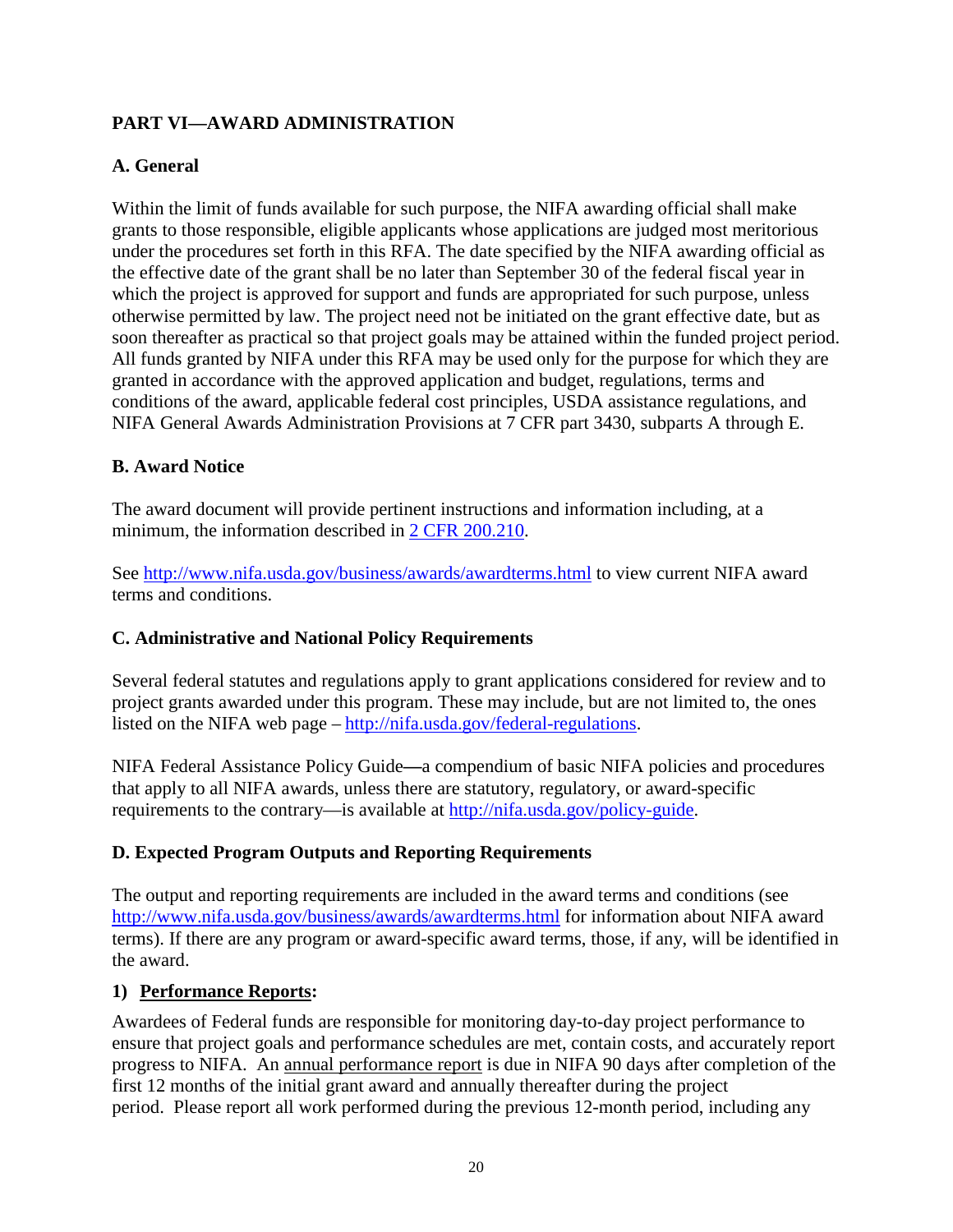funded or unfunded time extensions. The performance report is to be submitted through NIFA's electronic, Web-based inventory system that facilitates both grantee submissions of project outcomes and public access to information on Federally-funded projects. The details of these reporting requirements are included in the award terms and conditions. Further, the performance report

shall not exceed *five (5) pages* in length and must include the following information:

- A comparison of actual accomplishments against the goals and/or objectives established for the facilities program during the reporting period, including relevant percentage-ofcompletion data and a computation of square footage costs for all projects undertaken;
- The reason for slippage if approved goals were not met;
- Include additional pertinent information including for example, analysis and explanation of cost overruns or unexpectedly high unit costs. Report and explain any favorable or adverse conditions, changes, or situations which are expected to impact the scope, size, cost, or completion schedule for the project, along with a discussion of proposed or actual actions taken by your institution to resolve any problems encountered;
- A summary of activities to be undertaken during the next 12-month period;
- A listing of architectural, engineering, and construction contracts entered into **during this reporting period only** for each program component in the following format:

|                          | <b>Name of</b>    | <b>Proposed</b> | <b>Date Approved</b> |
|--------------------------|-------------------|-----------------|----------------------|
| <b>Program Component</b> | <b>Contractor</b> | <b>Amount</b>   | by NIFA              |
| a.                       |                   |                 |                      |
| $\mathbf b$ .            |                   |                 |                      |
|                          |                   |                 |                      |

• A detailed breakdown of *all project* costs incurred to date (cumulative), in the following format:

| <b>Cost Item</b> | <b>Federal Share</b> | <b>Non-Federal Share</b><br>(if applicable) |
|------------------|----------------------|---------------------------------------------|
|                  |                      |                                             |
|                  |                      |                                             |
|                  |                      |                                             |

# **2) Additional Performance Report Emphasis:**

Additionally, performance reports should include the following:

A. New Facilities Constructed: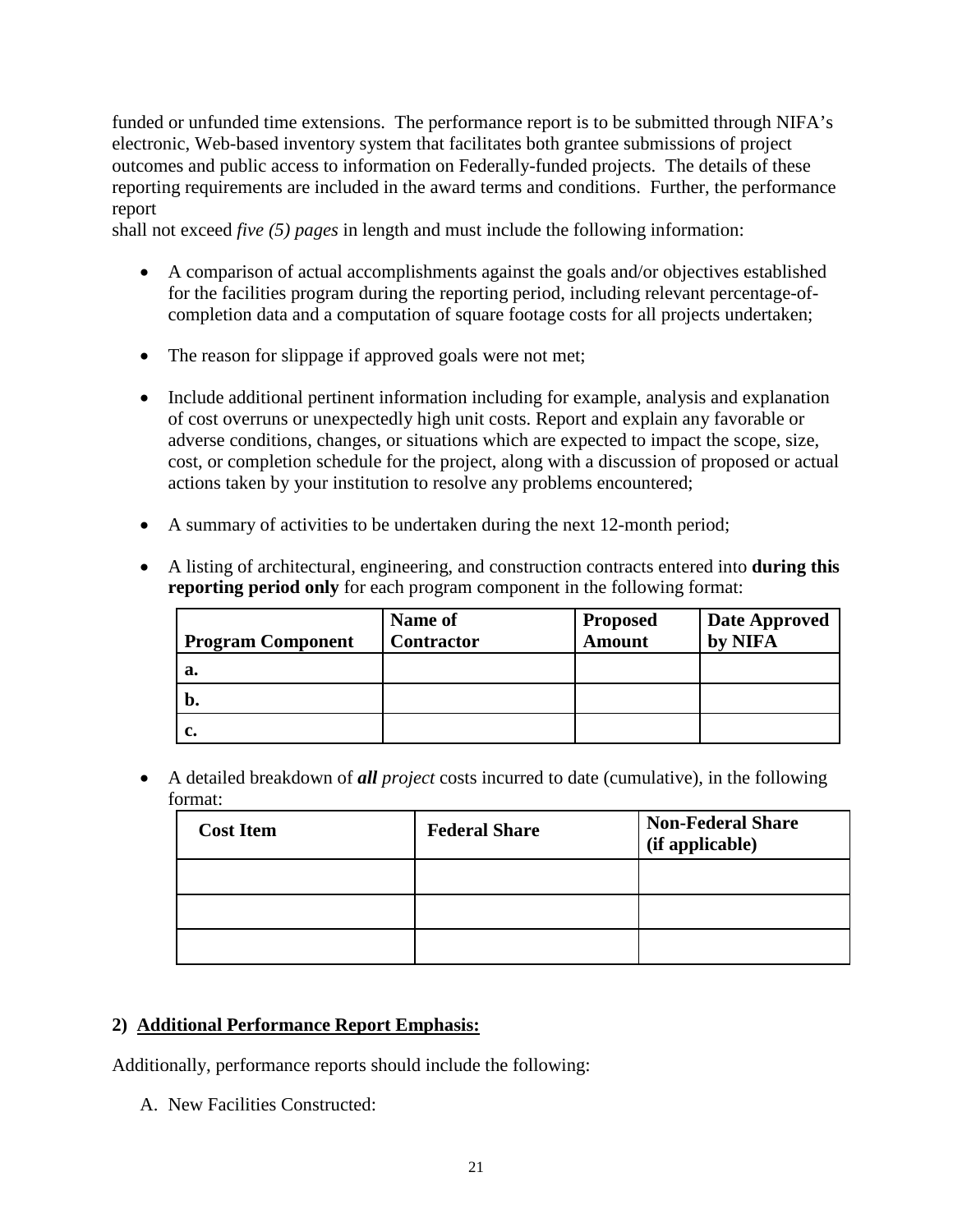- 1. Facility Name, Cost, Square Footage, and Funds Leveraged, if any
- 2. Facility Uses for Teaching, Research and Extension
- 3. Narrative of Programs Supported and Emphasis Areas
- 4. Photographs
- 5. Facility Completion Form
- B. Final Building Inspection or Occupancy Permit, Facilities Renovated
	- 1. Facility Name, Cost
	- 2. Facility Uses for Teaching, Research, and Extension
	- 3. Narrative of Programs Supported and Emphasis Areas
	- 4. Photographs
	- 5. Final Building Inspection or Occupancy Permit
- C. Major Land Purchases
	- 1. Size and Cost
	- 2. Facility Uses for Teaching, Research, and Extension
	- 3. Photographs of Any Farm Activities
- D. Major Laboratory, and Farm Equipment and Miscellaneous
- E. Impact

<span id="page-21-0"></span>Describe how completed constructions, renovations and acquisitions impacted the institution's programs in FANH sciences (Teaching, Research, and Extension).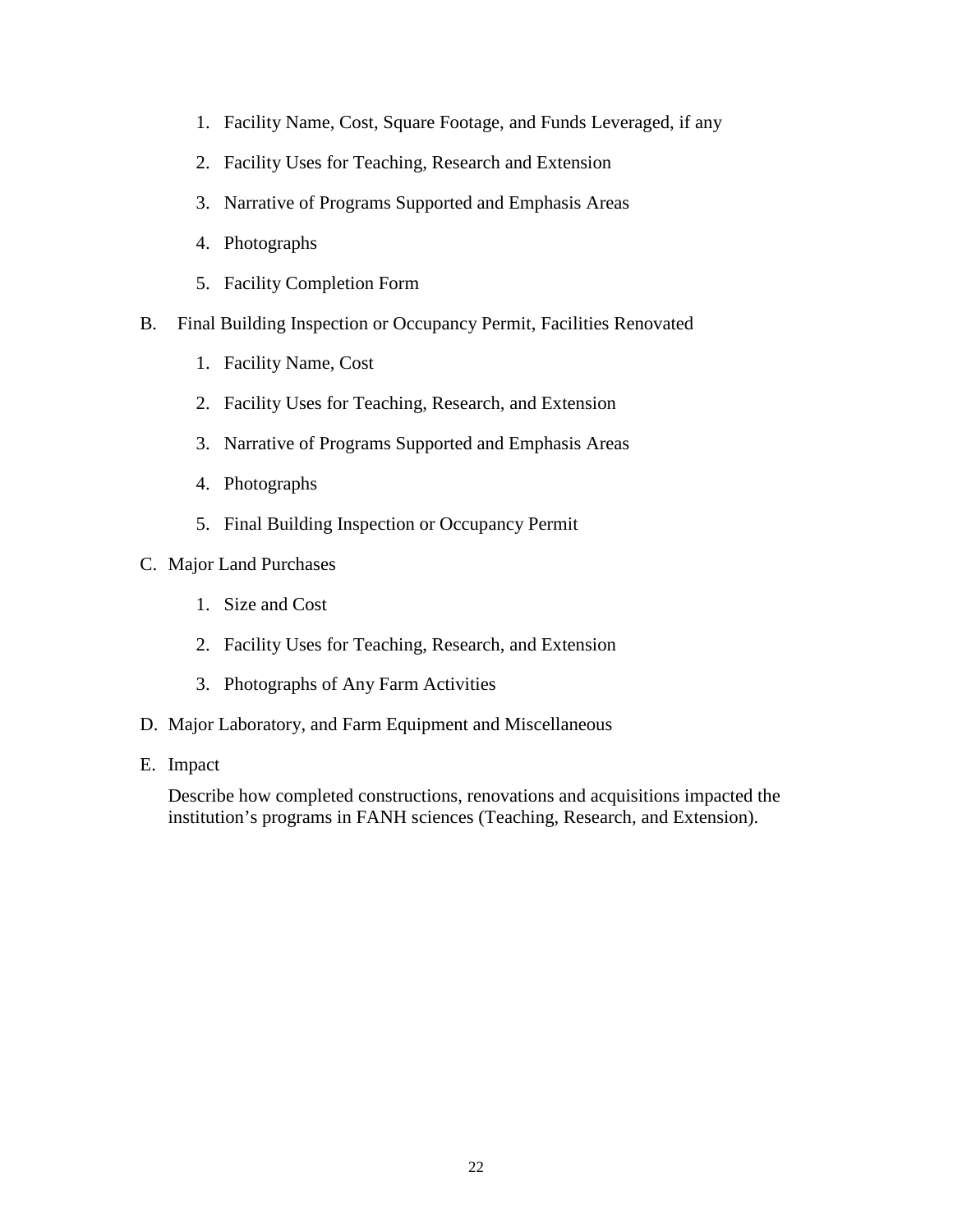# **PART VII—AGENCY CONTACTS**

Applicants and other interested parties are encouraged to contact:

#### **Programmatic Contact –**

Edwin Lewis, Ph.D. National Program Leader Division of Community and Education Institute of Youth, Family and Community Location: 4341 Waterfront Centre

Phone: (202) 690-4565 E-mail: [elewis@nifa.usda.gov](mailto:elewis@nifa.usda.gov)

#### **Administrative/Business Contact –**

Adriene Woodin Branch Chief Awards Management Division Location: 2182 Waterfront Centre

Phone: (202) 401-4320 Email: [awoodin@nifa.usda.gov](mailto:awoodin@nifa.usda.gov)

Garland Robertson Senior Grants Management Specialist Awards Management Division Location: 2160 Waterfront Centre

Phone: (202) 401-4326 Email: [Garland.Robertson@nifa.usda.gov](mailto:Garland.Robertson@nifa.usda.gov)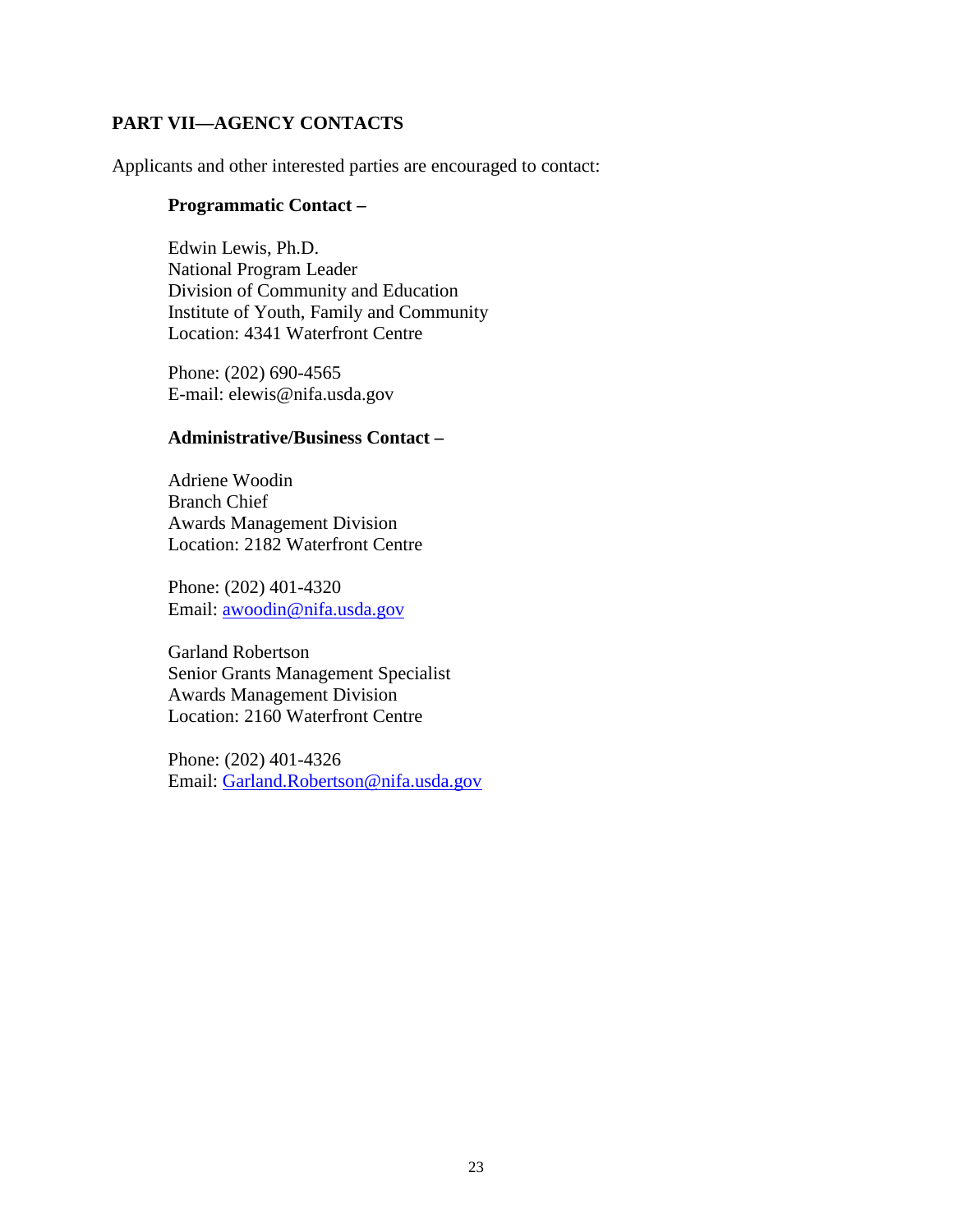# <span id="page-23-0"></span>**PART VIII—OTHER INFORMATION**

#### <span id="page-23-1"></span>**A. Use of Funds; Changes**

#### **1. Delegation of Fiscal Responsibility**

Unless the terms and conditions of the award state otherwise, awardees may not in whole or in part delegate or transfer to another person, institution, or organization the responsibility for use or expenditure of award funds.

#### **2. Changes in Budget or Project Plans**

In accordance with [2 CFR 200.308,](http://www.ecfr.gov/cgi-bin/text-idx?SID=3af89506559b05297e7d0334cb283e24&mc=true&node=se2.1.200_1308&rgn=div8) awardees must request prior approval from NIFA for the following program or budget-related reasons:

(i) Change in the scope or the objective of the project or program (even if there is no associated budget revision requiring prior written approval).

(ii) Change in a key person specified in the application or the federal award.

(iii) The disengagement from the project for more than three (3) months, or a 25 percent reduction in time devoted to the project, by the approved project director or principal investigator.

(iv) The inclusion, unless waived by the federal awarding agency, of costs that require prior approval in accordance with 2 CFR 200 Subpart E—Cost Principles of this part or 45 CFR Part 75 Appendix IX, "Principles for Determining Costs Applicable to Research and Development under Awards and Contracts with Hospitals," or 48 CFR Part 31, "Contract Cost Principles and Procedures," as applicable.

(v) The transfer of funds budgeted for participant support costs as defined in §200.75 Participant support costs to other categories of expense.

(vi) Unless described in the application and funded in the approved federal awards, the subawarding, transferring or contracting out of any work under a federal award, including fixed amount subawards as described in §200.332 Fixed amount subawards. This provision does not apply to the acquisition of supplies, material, equipment, or general support services.

(vii) Changes in the approved cost-sharing or matching provided by the non-federal entity.

(viii) The need arises for additional federal funds to complete the project.

The awardee will be subject to the terms and conditions identified in the award. See <http://www.nifa.usda.gov/business/awards/awardterms.html> for information about NIFA award terms.

# <span id="page-23-2"></span>**B. Confidential Aspects of Applications and Awards**

When an application results in an award, it becomes a part of the record of NIFA transactions, available to the public upon specific request. Information that the Secretary of Agriculture determines to be of a confidential, privileged, or proprietary nature will be held in confidence to the extent permitted by law. Therefore, any information that the applicant wishes to have considered as confidential, privileged, or proprietary should be clearly marked within the